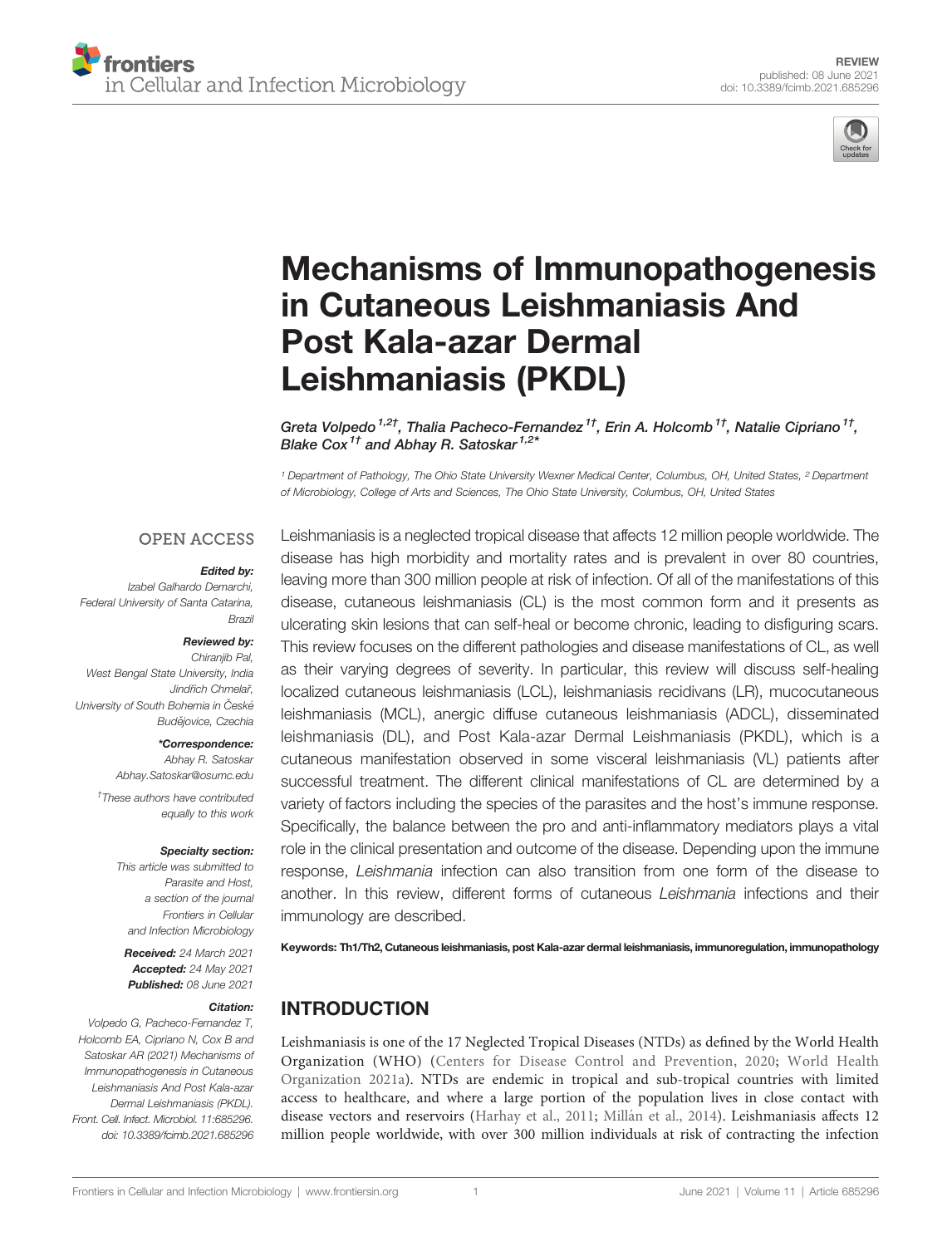<span id="page-1-0"></span>([Pavli and Maltezou, 2010\)](#page-13-0). Despite the significant morbidity and mortality of leishmaniasis around the globe, there is currently no prophylactic vaccine and the available therapeutics present significant challenges, including toxicities, poor patience compliance, and the development of parasitic resistance [\(McGwire and Satoskar, 2014\)](#page-13-0).

Leishmaniasis is caused by over 21 species of the genus Leishmania, a protozoan parasite transmitted by the sand fly vector ([Pace, 2014\)](#page-13-0). During a blood meal, flagellated promastigotes deposited into the dermis are engulfed by phagocytes such as neutrophils and macrophages, where they transform into amastigotes, a stage of the parasite better equipped to deal with the temperature and pH changes. Amastigotes replicate inside the phagocyte until they rupture the cell and infect other tissues [\(McGwire and Satoskar, 2014\)](#page-13-0).

Leishmania parasites cause a wide range of diseases, such as cutaneous (CL), diffuse cutaneous (DCL), mucosal (MCL) and visceral (VL) leishmaniasis ([Pace, 2014\)](#page-13-0). Cutaneous leishmaniasis (CL) is the most common form, which is characterized by skin lesions that can ulcerate and leave disfiguring scars, a source of discrimination in the affected communities ([Okwor and Uzonna, 2016a](#page-13-0); [World Health](#page-15-0) [Organization 2021b\)](#page-15-0). Although CL is not lethal, it can lead to disabilities that can affect an individual's ability to work and lead a normal life. The impact of this disease has significantly increased in the past few decades; in particular, the disability adjusted life years (DALYs) from CL rose 43.5% between 1990 and 2016 ([Hotez, 2018\)](#page-12-0).

Cutaneous Leishmania infections can manifest as self-healing localized cutaneous leishmaniasis (LCL), leishmaniasis recidivans (LR), mucocutaneous leishmaniasis (MCL), anergic diffuse cutaneous leishmaniasis (ADCL), and disseminated leishmaniasis (DL) ([Scorza et al., 2017](#page-14-0)). Furthermore, Post Kala-azar Dermal Leishmaniasis (PKDL) is a dermatological complication of VL, which occurs in some VL patients in Africa and Asia within a year after completion of WHO recommended treatment ([McGwire and Satoskar, 2014](#page-13-0)). Transmission of Leishmania spp. specific to each disease form is carried out by 98 species of phlebotomine sandflies coming from the genus Phlebotomus and Lutzomyia. In the Old World, 42 Phlebotomus species allow for the transmission of L. infantum, L. donovani, L. major, L. tropica, and L. aethiopica.

In almost all cases, each species of Phlebotomus transmits only one species of Leishmania. In the New World, 56 Lutzomyia species transmit 15 species of Leishmania, including L. infantum (= Leishmania chagasi), Leishmania guyanensis, Leishmania mexicana, Leishmania amazonensis, Leishmania braziliensis, and Leishmania panamensis. Contrary to the genus Phlebotomus, Lutzomyia spp. have been shown to transmit more than one species of Leishmania. Maroli et al. provides an extensive review of the numerous sandfly species associated with Leishmania spp., which we encourage the reader to reference [\(Maroli et al., 2013](#page-13-0)).

This review describes in detail different clinical forms of cutaneous Leishmania infections and PKDL, with a special focus on the unique immunological signatures that are associated with these diseases. In particular, a balance between a Th1 and Th2 response is necessary for controlling the infection. An exaggerated polarization towards Th1 or Th2 leads to severe disease pathology (Figure 1). Understanding the immunological mechanisms that are responsible for resolution or pathogenesis of different clinical forms of CL and PKDL will allow development of the next generation of therapeutics and vaccines against leishmaniasis.

# SELF-HEALING LOCALIZED CUTANEOUS LEISHMANIASIS (LCL)

#### Epidemiology

The most common clinical manifestation of leishmaniasis is Localized Cutaneous Leishmaniasis (LCL). More than 70% of LCL cases worldwide are reported in ten countries: Afghanistan, Algeria, Brazil, Colombia, Costa Rica, Ethiopia, Iran, Syria, North Sudan, and Peru [\(Alvar et al., 2012](#page-10-0)). LCL is commonly caused by L. major, L. tropica, and L. aethiopica in the Old World, but it can also be due to L. infantum ([Steverding, 2017\)](#page-14-0). Interestingly, in Sri Lanka LCL can also be caused by a local L. donovani strain, which is genetically different from other L. donovani strains ([Kariyawasam et al., 2017](#page-12-0); [Siriwardana et al.,](#page-14-0) [2018](#page-14-0)). In the New World, LCL is caused by L. amazonensis, L. mexicana, L. venezuelensis, and L. braziliensis [\(Steverding,](#page-14-0) [2017](#page-14-0)) ([Table 1](#page-2-0)).

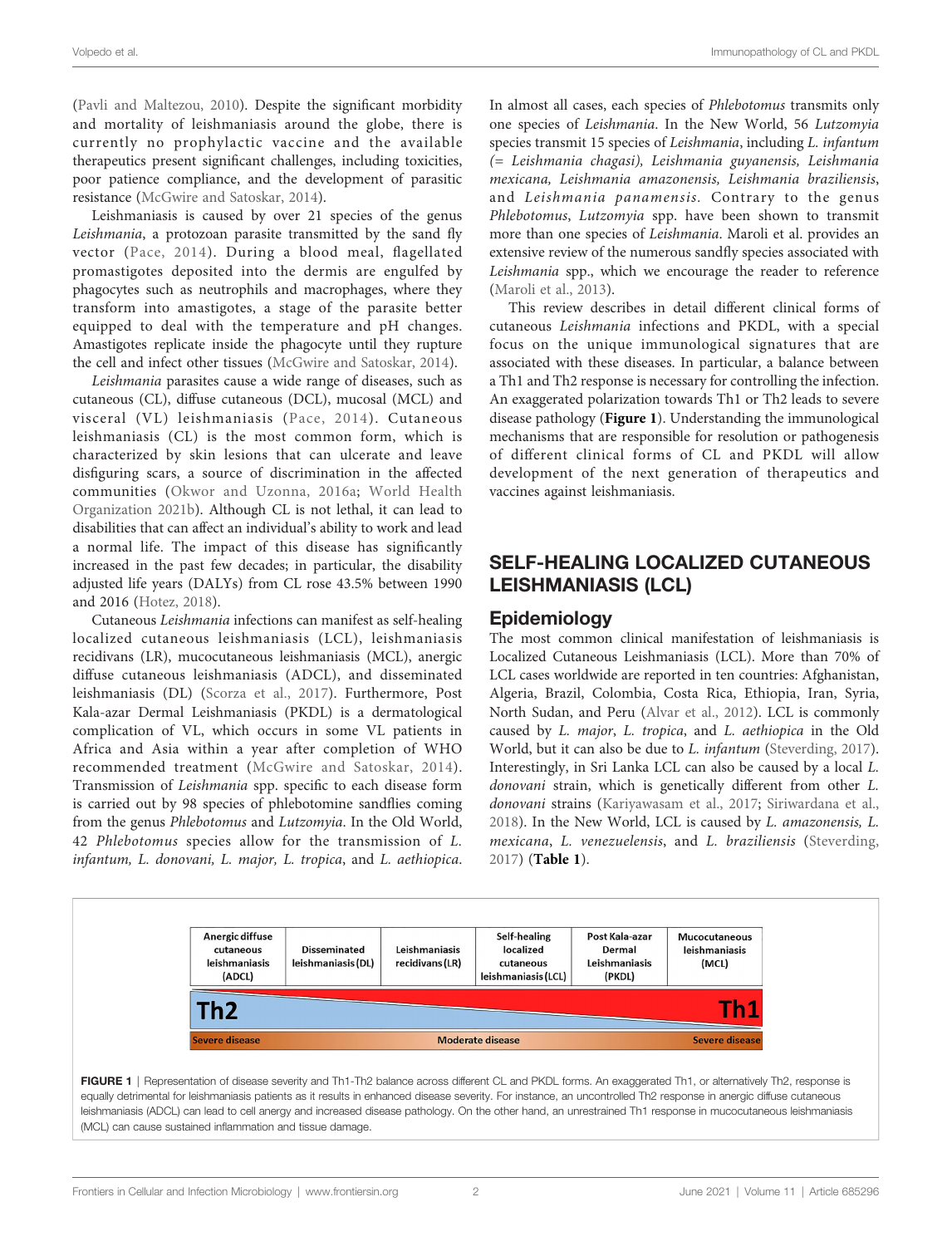#### <span id="page-2-0"></span>TABLE 1 | Geographical distribution and causative species of different CL and PKDL forms.

| <b>CL/PKDL form</b>                                     | Leishmania causative<br>species | <b>Geographical location</b>                                                             |
|---------------------------------------------------------|---------------------------------|------------------------------------------------------------------------------------------|
| Self-healing localized cutaneous leishmaniasis<br>(LCL) | <b>OLD WORLD:</b><br>L. major   | <b>OLD WORLD:</b><br>Afghanistan, Algeria, Ethiopia, Iran, North Sudan, Syria, Sri Lanka |
|                                                         | L. tropica                      | <b>NEW WORLD:</b>                                                                        |
|                                                         | L. aethiopica                   | Brazil, Colombia, Costa Rica, Peru                                                       |
|                                                         | L. donovani                     |                                                                                          |
|                                                         | L. infantum                     |                                                                                          |
|                                                         | <b>NEW WORLD:</b>               |                                                                                          |
|                                                         | L. amazonensis                  |                                                                                          |
|                                                         | L. mexicana                     |                                                                                          |
|                                                         | L. venezuelensis                |                                                                                          |
|                                                         | L. braziliensis                 |                                                                                          |
| Leishmaniasis recidivans (LR)                           | <b>OLD WORLD:</b>               | <b>OLD WORLD:</b>                                                                        |
|                                                         | L. major                        | Ethiopia, India, Pakistan                                                                |
|                                                         | L. tropica                      | <b>NEW WORLD:</b>                                                                        |
|                                                         | <b>NEW WORLD:</b>               | Brazil                                                                                   |
|                                                         | L. braziliensis                 |                                                                                          |
|                                                         | L. amazonensis                  |                                                                                          |
|                                                         | L. panamensis                   |                                                                                          |
|                                                         | L. guyanensis                   |                                                                                          |
| Mucocutaneous leishmaniasis (MCL)                       | <b>OLD WORLD:</b>               | <b>OLD WORLD:</b>                                                                        |
|                                                         | L. major                        | Ethiopia, Iran, Sudan                                                                    |
|                                                         | L. tropica                      | <b>NEW WORLD:</b>                                                                        |
|                                                         | L. aethiopica                   | Bolivia, Brazil, Peru                                                                    |
|                                                         | L. donovani                     |                                                                                          |
|                                                         | L. infantum                     |                                                                                          |
|                                                         | <b>NEW WORLD:</b>               |                                                                                          |
|                                                         | L. braziliensis                 |                                                                                          |
|                                                         | L. amazonensis                  |                                                                                          |
|                                                         | L. panamensis                   |                                                                                          |
|                                                         | L. guyanensis                   |                                                                                          |
| Anergic diffuse cutaneous leishmaniasis (ADCL)          | <b>OLD WORLD:</b>               | <b>OLD WORLD:</b>                                                                        |
|                                                         | L. aethiopica                   | Ethiopia and Kenya, Namibia, Tanzania                                                    |
|                                                         | <b>NEW WORLD:</b>               | <b>NEW WORLD:</b>                                                                        |
|                                                         | L. mexicana                     | Brazil, Bolivia, Colombia, Dominican Republic, Ecuador, Honduras, Mexico,                |
|                                                         | L. amazonensis                  | Nicaragua, Peru, U.S.A. (Texas), and Venezuela                                           |
| Disseminated leishmaniasis (DL)                         | <b>NEW WORLD:</b>               | <b>NEW WORLD:</b>                                                                        |
|                                                         | L. braziliensis                 | North-east Brazil, Colombia                                                              |
|                                                         | L. panamensis                   |                                                                                          |
|                                                         | L. guyanensis                   |                                                                                          |
|                                                         | L. amazoniensis                 |                                                                                          |
| Post Kala-azar Dermal Leishmaniasis (PKDL)              | <b>OLD WORLD:</b>               | <b>OLD WORLD:</b>                                                                        |
|                                                         | L. donovani                     | East Africa: Ethiopia, Kenya, Sudan, Uganda<br>South East Asia: Bangladesh, India, Nepal |

LCL is characterized by the formation of slow healing skin lesions at or near the site of the bite of the infected sand fly. Lesions begin as small red papules and develop into painless nodules, which normally ulcerate to form circumscribed ulcers ([Dowlati,](#page-11-0) [1996](#page-11-0)). These lesions can get secondarily infected with bacteria or fungi, most commonly with Staphylococcal species ([Ziaei et al.,](#page-15-0) [2008](#page-15-0)), and can be mistaken for skin lesions caused by other infectious and non-infectious skin ailments [\(Alfahaad, 2020\)](#page-10-0). The onset of clinical symptoms and lesion development in the host occurs after an asymptomatic incubation period ranging from a few days to 3 years, but typically lasting 2-8 weeks [\(Scorza et al.,](#page-14-0) [2017](#page-14-0)). The parasites remain localized to the infection site during this time, so that each lesion represents an independent sand fly bite. These infection sites are usually found on exposed sites of the body such as the arms, legs, and face [\(Maurer et al., 2009](#page-13-0)).

in 0% to over 70% of patients ([Morizot et al., 2013](#page-13-0)), depending on the immune response and the species of Leishmania [\(Scott and Novais, 2016\)](#page-14-0). The first-line treatment for LCL is most commonly intralesional antimonials and amphotericin B ([McGwire and Satoskar, 2014](#page-13-0)). However, intravenous (IV) and intramuscular (IM) treatments are often recommended due to having cure rates greater than 90% ([Alfahaad, 2020\)](#page-10-0). Other non-pharmacological treatments include cryotherapy or heat therapy [\(McGwire and Satoskar,](#page-13-0) [2014\)](#page-13-0). Despite self-healing and clinical cure, parasites and parasitic DNA can persist in the scars of healed lesions for many years [\(Schubach et al., 1998\)](#page-14-0). This phenomenon can lead to resistance against re-infection or to the development of mucosal lesions and severe disease [\(Schubach et al., 1998](#page-14-0)).

LCL lesions self-heal without treatment ([Scorza et al., 2017\)](#page-14-0)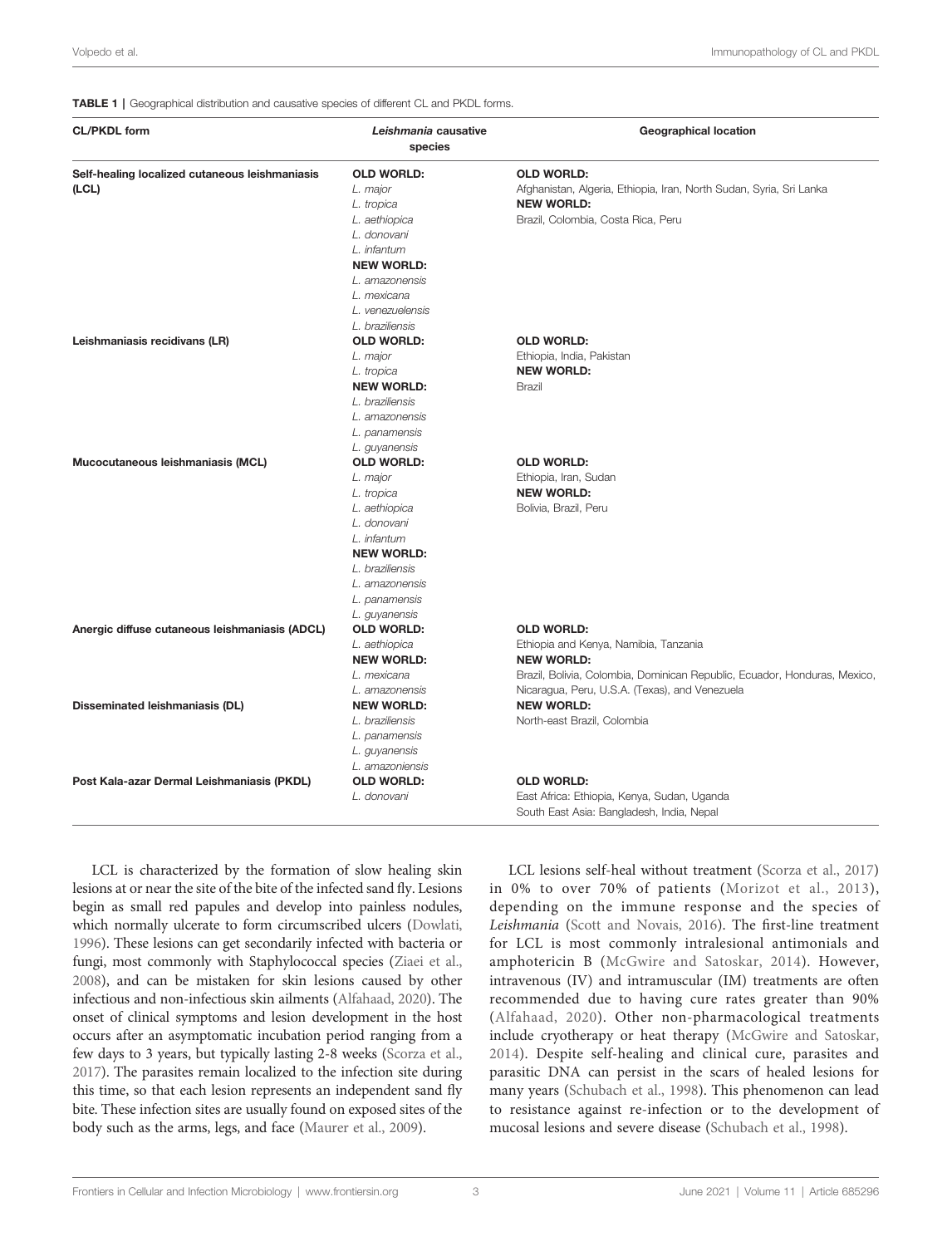# <span id="page-3-0"></span>Immunology

Whether or not LCL lesions self-heal or become chronic depends primarily on the initial immune response [\(Scott and Novais,](#page-14-0) [2016](#page-14-0)). The main characteristics of an immune response to LCL are summarized in Figure 2. Immediately after infection, Leishmania parasites are phagocytosed by immune cells recruited to the site of the infection, such as neutrophils, dendritic cells (DCs), and monocytes [\(Ribeiro-Gomes et al.,](#page-14-0) [2012](#page-14-0); [Scott and Novais, 2016;](#page-14-0) [Rossi and Fasel, 2018](#page-14-0)). Neutrophils play divergent roles during infection, as they can be leishmanicidal, but also function as Trojan horses for the parasites ([Scott and Novais, 2016](#page-14-0)). For instance, neutrophil extracellular traps (NET)s have been shown to kill L. amazonensis promastigotes [\(Guimarães-Costa et al., 2009\)](#page-12-0). On the other hand, phagocytosis of *L. major*-infected apoptotic neutrophils hinders the activation of macrophages and DCs, resulting in the persistence of the parasites ([van Zandbergen et al., 2004\)](#page-14-0). Although neutrophils have been canonically described as the first cells to be recruited after Leishmania infection, new evidence suggests that a population of Ly6C+ inflammatory monocytes migrate to inflamed tissues first. Some studies indicate that these monocytes can control L. major parasites through a quick release of reactive oxygen species (ROS) during phagocytosis, known as a respiratory burst ([Goncalves et al., 2011](#page-12-0); [Ponath and Kaina, 2017](#page-14-0)). However, others have shown that Ly6C monocytes contribute to the pathogenesis of infection by serving as a reservoir for parasite proliferation and cell-to-cell

transmission [\(Romano et al., 2017;](#page-14-0) [Heyde et al., 2018\)](#page-12-0). In the later stages of the infection, macrophages become the canonical host for Leishmania parasites ([Scott and Novais, 2016\)](#page-14-0).

While innate immunity plays an important role in the initial response against LCL, activation of the adaptive cell-mediated immune response is critical for disease resolution and development of long term immunity. Although a mixed T helper (Th) 1 and Th2 response has been observed during active infection, a robust Th1 immune profile is mainly responsible for clinical cure ([Schriefer et al., 2008](#page-14-0); [Castellano](#page-11-0) [et al., 2009](#page-11-0)). Interleukin (IL)-12 is pivotal to controlling Leishmania infection, as it promotes the Th1 response and induces the production of Interferon gamma (IFN-γ) ([Okwor](#page-13-0) [and Uzonna, 2016b](#page-13-0)). Peripheral blood mononuclear cells (PBMC)s from patients with an acquired immunity to LCL stimulated with L. *major* antigen showed an increase in IFN- $\gamma$ and tumor necrosis factor (TNF)- $\alpha$  ([Kemp et al., 1999\)](#page-12-0). Both IFN- $\gamma$  and TNF- $\alpha$  activate macrophages and promote ROS production to mediate Leishmania clearance [\(Rossi and Fasel,](#page-14-0) [2018](#page-14-0)). LCL caused by the Sri Lanka L. donovani strain is also characterized by significantly higher levels of IFN- $\gamma$  and TNF- $\alpha$ in the cutaneous lesions, which are involved in both parasitic killing and tissue damage [\(Manamperi et al., 2017;](#page-13-0) [Kariyawasam](#page-12-0) [et al., 2018\)](#page-12-0). This strong Th1 response led to resolution of the infection in Sri Lankan LCL, while an increase in the Th2 cytokine IL-4 was observed in lesions with a poor response to treatment [\(Manamperi et al., 2017\)](#page-13-0).



FIGURE 2 | Immune cell profiles in the skin lesion of CL and PKDL patients. Anergic diffuse cutaneous leishmaniasis (ADCL) lesions are developed due to a lack of a Th1 response. Parasites can interact directly with macrophages which, even when abundant, are polarized towards an M2 profile and produce high levels of TGF-ß. Consequently, T cells are activated towards IL-4, IL-5, and IL-10-producer Th2 cells. In this environment, T cells become anergic, leading to chronic disease. It is noteworthy that this manifestation is particularly common in immunosuppressed patients. Disseminated leishmaniasis (DL) patients show a temporary impairment of the early T cell response, which allows for dissemination of the parasite. Later, CXCL9 attracts T-cells to the lesion site, causing a lack of systemic Th1 response. In the lesion, IL-10, iNOS, TNF- $\alpha$ , and IFN-y are found in similar levels as LCL lesions. In self-healing localized cutaneous leishmaniasis (LCL), phagocytes are the first responders against infection by producing ROS and NO to destroy the parasites, but can also become permissive hosts for amastigotes. A Th1 response, characterized by IL-12 and IFN-y, is necessary for the control of the disease while the Th2 immune response promotes tissue repair, leading to the self-healing of the lesion. In rare occasions, LCL can relapse as Leishmaniasis recidivans (LR), but the trigger stimulus is still unknown. LR is characterized by TGF-ß and IL-10 production, as well as an increased ratio of CD8+ vs. CD4+ T cells. LR lesions also show a granulomatous infiltrate containing lymphohistiocytic and multinucleated giant cells. Post Kala-azar Dermal Leishmaniasis (PKDL) develops when the cellular response is reactivated after drug treatment. The remaining parasites in the skin elicit an increased inflammatory response and the development of dermal lesions. An increased proportion of CD8+ T cells over CD4+T cells is often observed, but the role of CD8 T cells is still unclear. Mucocutaneous Leishmaniasis (MCL) lesions are characterized by a chronic and hyperactive inflammatory immune response. IFN-γ and TNF-α producing Th1 cells and cytotoxic CD8+ cells are predominant leading to tissue destruction. The high numbers of Th17 and polymorphonuclear neutrophils (PMN) contribute to exacerbated inflammation, while the low levels of IL-10 detected are related to the poor control of inflammation. Manifestations with a mixed immune profile lead to a moderate pathology, while a hyperpolarized response results in a severe disease. M®, Macrophages; DCs, dendritic cells; PMN, Neutrophils; Th, T helper cells; LH, lymphohistiocytic and multinucleated giant cells; PKDL, Post Kala-azar Dermal Leishmaniasis.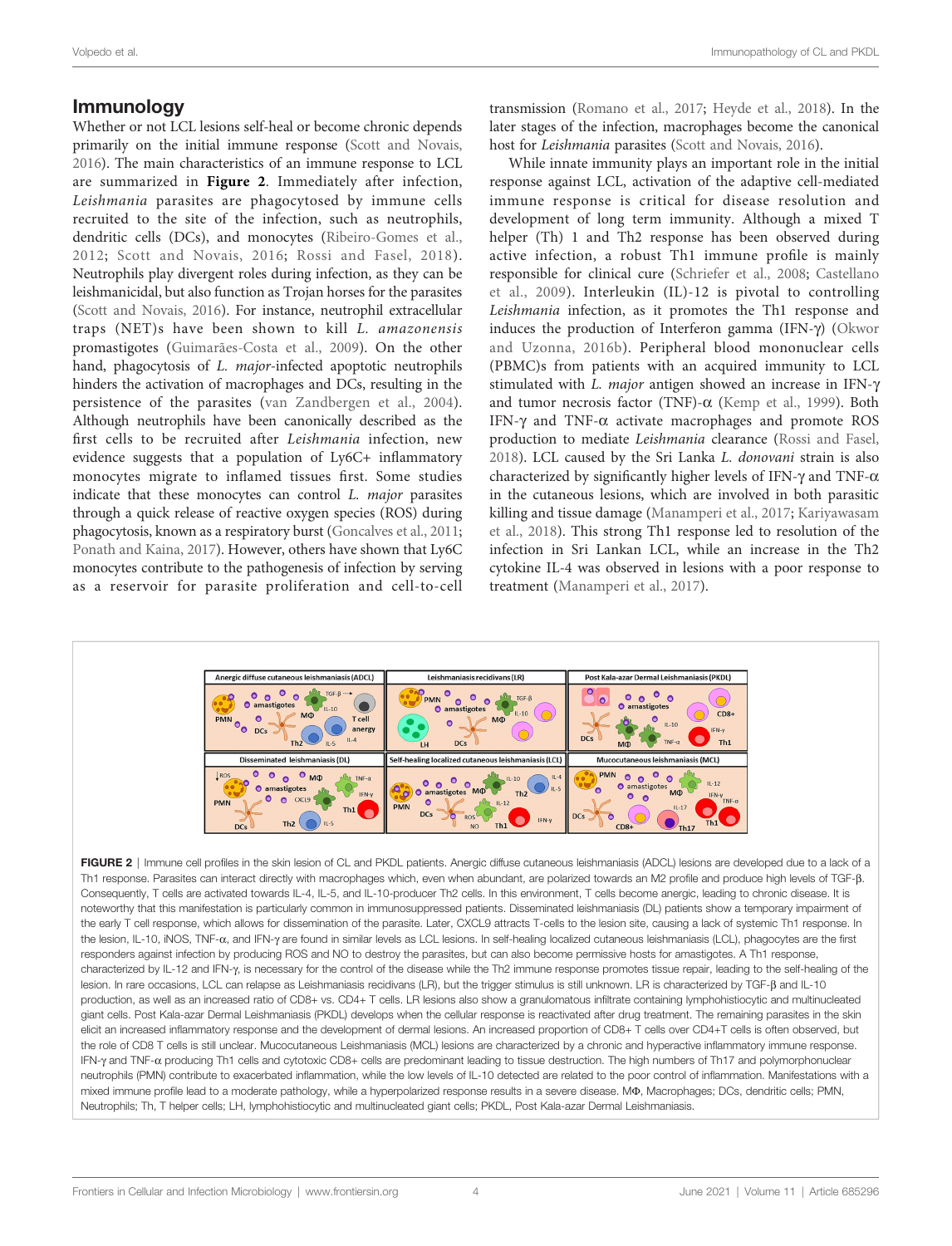Nitric oxide (NO) and ROS act as the two main microbicidal mediators involved in controlling Leishmania infection. Phagocytic cells can mediate anti-parasitic activity quickly during the initial phases of infection, even in the absence of activation, by producing ROS ([Novais et al., 2014\)](#page-13-0). These molecules play an especially important role in L. braziliensis infection, as L. braziliensis amastigotes are known to be susceptible to ROS and they survive and replicate particularly well in the absence of ROS [\(Novais et al., 2014\)](#page-13-0). Inducible NO synthase (iNOS) induces production of NO in macrophages following activation by IFN- $\gamma$  and TNF- $\alpha$ , and ultimately mediates killing of Leishmania parasites ([Castellano et al.,](#page-11-0) [2009;](#page-11-0) [Scott and Novais, 2016\)](#page-14-0). Studies have demonstrated that mice lacking iNOS fail to control L. major infection, despite mounting a greater Th1 response than wild-type mice. NO, along with O2-, are the predominant molecules released by macrophages in the respiratory burst to kill Leishmania parasites in both mice and humans ([Wei et al., 1995](#page-15-0); [Carneiro](#page-11-0) [et al., 2016\)](#page-11-0).

The induction of both a Th1 and Th2 response in LCL is supported by a study showing high levels of IFN- $\gamma$ , TNF- $\alpha$ , IL-12, IL-10, and IL-4 in PBMCs culture supernatants from patients with active lesions ([Castellano et al., 2009](#page-11-0)). An early Th2 response allows for the persistence of the parasitic infection through the production of its characteristic cytokines: IL-4, IL-10, and IL-13 ([Rossi and Fasel, 2018\)](#page-14-0). Studies show a decrease in both IL-10 and IL-4 after clinical cure of LCL lesions, suggesting these cytokines are involved in exacerbation of the disease and promotion of parasite proliferation ([Schriefer et al., 2008](#page-14-0); [Castellano et al., 2009](#page-11-0)). IL-4 inhibits the production of IFN-g and the differentiation of Th1 cells, while IL-10 inhibits IFN- $\gamma$ induced activation and leishmanicidal activity of macrophages ([Schriefer et al., 2008;](#page-14-0) [Castellano et al., 2009](#page-11-0)). Low levels of IFN-g and high levels of IL-10 in the blood have been observed during the early stages of L. braziliensis infection. However, as the infection progresses, IL-10 levels decrease and IFN-g concentrations increase in every clinical form caused by this Leishmania species ([Schriefer et al., 2008](#page-14-0); [Oliveira et al., 2014\)](#page-13-0). These findings indicate that the balance between antiinflammatory and pro-inflammatory cytokines is the key to the full resolution of LCL lesions. For instance, studies demonstrate that as the levels of IL-10 increased in the PBMC of patients with LCL, TNF- $\alpha$  also increases, maintaining a balance between the two responses, which is not only necessary for controlling infection but also for preventing immunopatholgy [\(Gaze](#page-12-0) [et al., 2006\)](#page-12-0).

While a Th1 response is crucial to control the infection, Th2 cytokines promote tissue regeneration and reduce the severity of inflammation during lesion healing ([Maspi et al., 2016](#page-13-0)). Increased levels of IL-10 can suppress the effects of IFN- $\gamma$ , as high levels of IFN- $\gamma$  can lead to tissue damage ([Rocha et al.,](#page-14-0) [1999](#page-14-0)). Furthermore, IL-4 and IL-13 can induce arginase-1 (Arg-1), a Th2 enzyme involved in tissue repair [\(El Kasmi](#page-11-0) [et al., 2008](#page-11-0)). The activity of Arg-1 results in the generation of ornithine, which is converted to polyamine and proline resulting in collagen formation and tissue regeneration [\(Morris, 2007\)](#page-13-0).

Taken together, these observations suggest that both Th1 and Th2 responses are crucial to the self-healing of LCL lesions, as a Th1 immune response is critical for eradication of the parasites, while a Th2 immune response aids in tissue repair and preventing immunopathology.

Patients with LCL also show increased production of IL-17 by PBMCs, compared to healthy controls [\(Oliveira et al., 2014\)](#page-13-0). IL-17 is a pro-inflammatory cytokine that promotes neutrophil recruitment and is involved in immunity to intracellular pathogens. Expression of IL-17 is observed in the lesions of LCL patients, suggesting its role in immunity, but also in promoting tissue damage and lesion formation. In L. braziliensis infection, IL-17 and TNF- $\alpha$  production is reduced by IL-10 and transforming growth factor (TGF)- $\beta$ , which can inhibit inflammation and tissue destruction ([Oliveira](#page-13-0) [et al., 2014\)](#page-13-0).

The persistence of a small number of Leishmania parasites in the dermis after healing of the lesion is due to the IL-10 mediated suppression of acquired immunity by a population of IL-10/ IFN-g dual producers CD4+CD25- Foxp3- Th1 cells ([Trinchieri,](#page-14-0) [2001](#page-14-0); [Belkaid et al., 2002;](#page-11-0) [Anderson et al., 2007](#page-11-0)). The continued presence of these parasites maintains a population of Leishmania-specific memory T cells [\(Peters et al., 2014](#page-13-0)). Interestingly, the Th1 response to Leishmania can also result in the production of effector memory T cells that provide immunity even in the absence of any remaining parasites [\(Colpitts et al., 2009](#page-11-0)). Previous research suggests that CD8+ T cells are important for the immune response to re-infection with Leishmania, however, others have reported that CD8+ T cells have a limited role in the secondary immune response ([Okwor](#page-13-0) [et al., 2014;](#page-13-0) [Scott and Novais, 2016\)](#page-14-0). Secondary immunity was found to be dominated by CD4+ T cells in LCL ([Okwor](#page-13-0) [et al., 2014\)](#page-13-0).

It is important to mention that although self-healing is common in LCL, evasion of the immune system by parasites can lead to more severe manifestations of CL, as described below.

# LEISHMANIASIS RECIDIVANS (LR)

### **Epidemiology**

Leishmaniasis recidivans (LR) is a rare chronic form of CL occurring in only about 3-10% of patients. It is characterized by the formation of relapsing papules around or within a scar from a previously healed acute lesion [\(Faccini-Mart](#page-11-0)ínez and [Falqueto, 2016\)](#page-11-0). These papules or nodules generally appear within months to years after healing of the primary lesion and do not progress to ulcers ([Bittencourt et al., 1993;](#page-11-0) [Goto and](#page-12-0) [Lindoso, 2010\)](#page-12-0). However, recurrence of LR following LCL has occurred even after 43 years following initial LCL infection [\(Marovich et al., 2001\)](#page-13-0). In the Old World, namely Ethiopia, India, and Pakistan, LR is primarily caused by L. tropica, and rarely by L. major ([Marovich et al., 2001;](#page-13-0) [Stefanidou et al., 2008;](#page-14-0) Sharifi [et al., 2010\)](#page-14-0). In the New World, namely Brazil, however, LR cases are less frequent and have been due to L. braziliensis,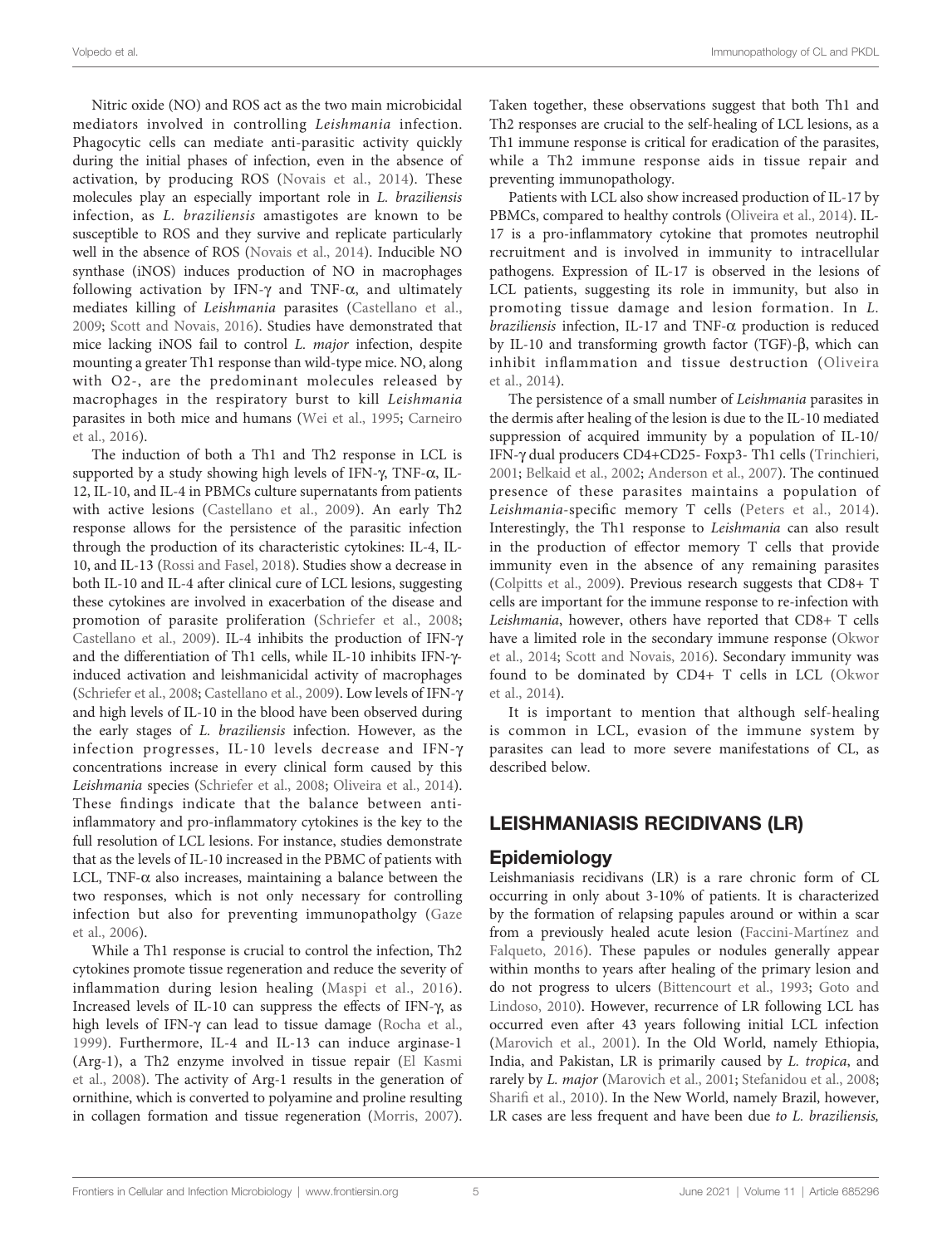L. amazonensis, L. panamensis, and L. guyanensis ([Calvopina](#page-11-0) [et al., 2006;](#page-11-0) [Gangneux et al., 2007](#page-12-0)) ([Table 1](#page-2-0)). Unlike acute lesions, diagnosis of LR can be difficult due to absence of parasites in lesion biopsies. Therefore, PCR must be used to identify the causative Leishmania species [\(Oliveira-Neto et al., 1998](#page-13-0)).

# Immunology

The main characteristics of an immune response to LR are summarized in [Figure 2](#page-3-0). Patients with LR display a strong hypersensitivity response to Leishmania antigen ([Calvopina](#page-11-0) [et al., 2006\)](#page-11-0). Furthermore, LR lesions possess a granulomatous infiltrate containing lymphohistiocytic and multinucleated giant cells [\(Calvopina et al., 2006](#page-11-0); [Stefanidou et al., 2008](#page-14-0); [Ekiz et al.,](#page-11-0) [2015\)](#page-11-0). Since new LR lesions occur proximally to the location of the cured acute lesion, it is likely that the parasites persist at the site of initial infection and are reactivated by an unknown stimulus. One study found that, during L. braziliensis infection, Leishmania DNA located in the nasal mucosa resulted in an increased occurrence of LR (36.4% of positive patients) (Canário [et al., 2019](#page-11-0)). It has also been hypothesized that local trauma or treatment with corticosteroids can contribute to LR relapse, possibly due to the induction of the wound-healing immune response, which provides a favorable anti-inflammatory environment for the parasite ([Wortmann et al., 2000](#page-15-0); [Gangneux et al., 2007\)](#page-12-0).

Since resistance to Leishmania is linked to a strong Th1 inflammatory immune response and subsequent macrophage activation to clear the intracellular parasites, it has been proposed that LR occurs due to putative defects in the cellular immunity of the host ([Dassoni et al., 2017](#page-11-0)). For instance, anti-inflammatory cytokines IL-10 and TGF $\beta$  have been shown to mediate persistence of chronic infection in C57BL/6 mice after resolution of initial infection with L. tropica, the species most responsible for recurring LR [\(Anderson et al., 2008](#page-11-0)). However, this correlation has not yet been documented in human LR. Nonetheless, these experimental findings suggest that Leishmania parasites are never completely eliminated from the host, and they continue to persist and maintain immunity. One study reported a decreased ratio of CD4+ to CD8+ T lymphocytes in the peripheral blood during LR [\(Jaroskova](#page-12-0) [et al., 1986](#page-12-0)). Conversely, resolution of LR after combination therapy is associated with an increase in CD4+ T lymphocyte proliferation, as well as IFN- $\gamma$  production. Interestingly, this trend was enhanced when CD8+ cells were depleted in PBMCs, suggesting that CD8+ cells may also play a suppressive role in LR ([Marovich et al., 2001](#page-13-0)).

# MUCOCUTANEOUS LEISHMANIASIS

# Epidemiology

Mucocutaneous leishmaniasis (MCL) is a rare clinical manifestation caused by the progression of CL into a more severe disease [\(David and Craft, 2009\)](#page-11-0). In the New World, Leishmania parasites of the Viannia subgenus, such as L. braziliensis, L. panamanensis, L. guyanensis, and L. amazoniensis, can metastasize and cause MCL lesions ([Sabzevari et al., 2020\)](#page-14-0). Of these species, L. braziliensis accounts for most of the cases of MCL in South America [\(Amato et al., 2008](#page-11-0)). MCL endemic areas in the New World include Bolivia, Peru and Brazil ([World Health Organization](#page-15-0) [2021c](#page-15-0)). MCL is less common in the Old World, but has been reported in Iran and certain areas of East Africa, especially Ethiopia and Sudan, and is caused by L. major, L. tropica, L. aethiopica, L.donovani and L. infantum ([Strazzulla et al., 2013;](#page-14-0) [Sunyoto et al., 2018;](#page-14-0) [Sabzevari et al., 2020\)](#page-14-0) ([Table 1](#page-2-0)).

MCL metastatic lesions can appear simultaneously with CL lesions, or develop months to years after the resolution of primary lesions, ultimately leading to a progressive destruction of the mucosal tissue of the nose, mouth, and throat [\(Handler et al.,](#page-12-0) [2015](#page-12-0)). Tissue necrosis results in facial disfiguration, which attracts stigma and marginalization in affected communities. Destruction of the mucosal membranes can also progress into life threatening disabilities that can prevent the patient from working and earning a living [\(World Health Organization 2021c\)](#page-15-0).

Development of MCL occurs in up to 20% of all CL patients, and can depend on the size and number of cutaneous lesions, the parasite species and virulence, the host's immune response, and the patient's sex, age, and nutritional status [\(Machado-Coelho](#page-12-0) [et al., 2005](#page-12-0); [David and Craft, 2009](#page-11-0)). Furthermore, there is evidence suggesting that RNA viruses that infect Leishmania can favor development of MCL and predict failure of treatment. These viruses have been abundantly found in human MCL lesions, but were infrequent in CL lesions ([Zangger et al.,](#page-15-0) [2013\)](#page-15-0). In particular, Leishmania RNA Virus 1 (LRV1), harbored by L. guyanensis and L. braziliensis, has been shown to promote autophagy in the host and leads to disease exacerbation and ultimately to the development of MCL [\(Olivier and Zamboni, 2020](#page-13-0)).

MCL lesions can develop upon the direct bite of a sand fly on the mouth or nose, or as a consequence of proximal facial skin lesions, as seen during L. major infection. They can also arise at later time points from different parts of the body, as with parasites of the L. braziliensis complex. In this instance, new or latent parasites are likely to spread from one location to another via the blood or lymphatic system ([Strazzulla et al., 2013\)](#page-14-0). The Leishmania species capable of causing MCL have to overcome a crucial challenge: adapting to survive and persist in the mucosal membranes. It has been hypothesized that some species, such as L. infantum, can acquire the temperature resistance needed to survive in the mucosa, and travel through the blood stream to reach a distal mucosal membrane and establish a new infection [\(Aliaga et al., 2003;](#page-10-0) [Faucher et al., 2011](#page-12-0); [Cocuzza et al., 2013\)](#page-11-0).

### Immunology

The key feature of MCL, which distinguishes it from other forms of leishmaniasis, is chronic and elevated inflammation and hypersensitivity ([Figure 2](#page-3-0)). In contrast to LCL, a Th1 and CD8+ T cell-polarized response in MCL can become detrimental, as it can lead to cytotoxicity and tissue destruction. While severe disease in many forms of CL is driven by high parasitic burdens and a limited Th1 response, exacerbation of MCL is mediated by immunopathology and an exaggerated cellular response [\(Scott and Novais, 2016\)](#page-14-0).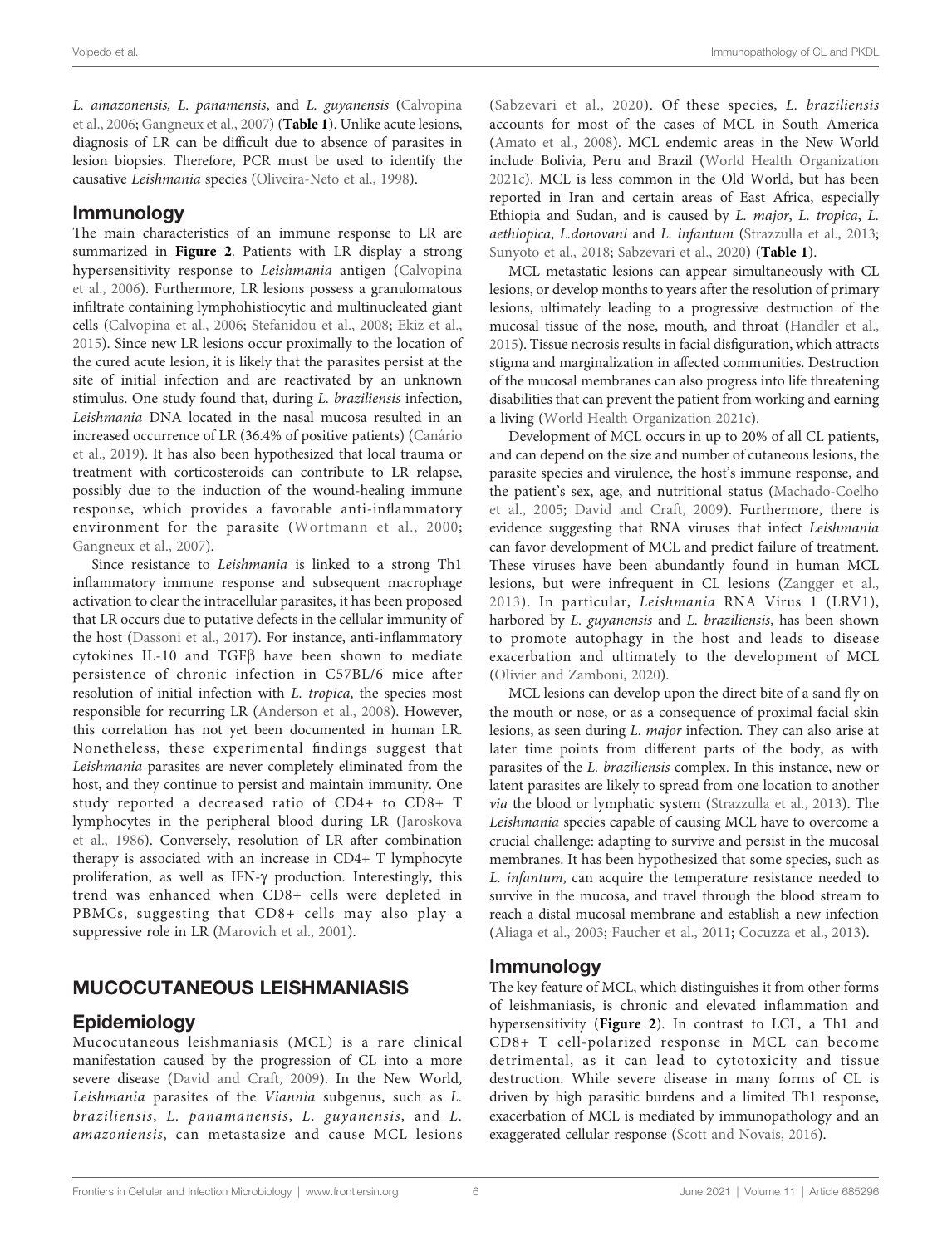PBMCs from MCL patients show elevated IFN- $\gamma$  and TNF- $\alpha$ production and lower IL-10 levels after antigen stimulation, compared to patients without mucosal involvement [\(Bacellar](#page-11-0) [et al., 2002](#page-11-0); Nylé[n and Eidsmo, 2012\)](#page-13-0). This strong Th1 polarization is characterized by a delayed-type hypersensitivity response, and low numbers of parasites in the lesions ([Scott and](#page-14-0) [Novais, 2016\)](#page-14-0). Another study demonstrated an increase in lymphocyte activation in MCL patients, presented by higher frequencies of CD4+ CD62L–, CD4+ CD69+, CD8+ CD69+, and CD4+ CD28– T cells compared to patients with other forms of CL [\(Gaze et al., 2006](#page-12-0)). In particular, CD4+ CD28– T cells form a population of chronically activated lymphocytes, implicated in promiscuous cytotoxicity and co-stimulation [\(Gaze et al., 2006\)](#page-12-0). Furthermore, MCL patients display a higher percentage of IFN-g and TNF-a-expressing CD4+ T cells in their blood, and lower levels of IL-10-producing regulatory monocytes compared to patients without mucosal involvement [\(Gaze et al., 2006\)](#page-12-0). MCL lesions also show high levels of Th17 cells and neutrophils, as well as increased expression of IL-17 [\(Boaventura et al., 2010](#page-11-0); [Borges et al., 2018\)](#page-11-0).

PBMCs from MCL patients exhibit increased cytolytic properties compared to those from patients with other forms of CL and healthy controls ([Brodskyn et al., 1997](#page-11-0)). For instance, as disease severity progresses in L. braziliensis patients, the percentage of CD8+ over CD4+ T cells increases. These CD8+ have cytotoxic activity characterized by granzyme A expression ([Faria et al., 2009\)](#page-12-0). Cytotoxicity is the key feature in L. braziliensis lesions, as highlighted by a transcriptional profiling study, and it occurs concurrently with skin destruction in humans ([Novais et al., 2015\)](#page-13-0). Along with CD4+ and CD8+ cells, MCL lesions display increased number of CD68+ macrophages, and elevated levels of IFN- $\gamma$  ([Dutra et al., 2011\)](#page-11-0). Another possible mechanism for apoptosis in the skin is mediated by Foxp3+ T reg cell, positively correlated with an upregulation of FasL and active caspase-3 in MCL lesions ([Carneiro et al., 2009\)](#page-11-0). Finally, antibody responses are also higher in MCL, compared to patients without mucosal involvement, due to an accumulation of B and plasma cells in the lesions. These cells have also been implicated in contributing to tissue damage (Nylé[n and Eidsmo, 2012\)](#page-13-0).

Interestingly, Leishmania virus LRV1 can also induce proinflammatory cytokines and chemokines that contribute to tissue destruction and disease exacerbation [\(Rossi and Fasel, 2018\)](#page-14-0). LRV1 activates the TLR3/TRIF signaling pathway in macrophages, leading to the production of Type I IFNs and mediating autophagy, a process known to inhibit inflammosome activation, important for parasitic clearance. MCL lesions show lower levels of inflammosome products, such as  $IL-1\beta$  and cleaved caspase-1, compared to lesions of patients with other forms of CL [\(Olivier and Zamboni, 2020\)](#page-13-0).

A balance between Th1 and Th2 responses is crucial to maintain homeostasis and promote wound healing and tissue regeneration. With a hyperactive Th1 response, PBMCs from MCL patients display a limited response to IL-10 stimulation, possibly mediated by lower expression of the IL-10 receptor in the lesions, compared to LCL patients [\(Bacellar et al., 2002;](#page-11-0) [Faria](#page-12-0) [et al., 2005\)](#page-12-0).

# ANERGIC DIFFUSE CUTANEOUS LEISHMANIASIS (ADCL)

# **Epidemiology**

Another less common manifestation of CL is Anergic Diffuse Cutaneous Leishmania (ADCL), which is caused by L. aethiopica in the highlands of Ethiopia and Kenya, but also reported in Namibia and Tanzania [\(Walton and Velasco, 1989\)](#page-15-0); and by L. amazonesis and L. mexicana throughout the Americas in countries such as Ecuador, Venezuela, Brazil, Dominican republic, Mexico, Honduras, Nicaragua, Peru, Bolivia, Colombia and the United States of America (southern Texas) ([Walton and](#page-15-0) [Velasco, 1989;](#page-15-0) [Pearson and Sousa, 1996](#page-13-0); [Silveira et al., 2004;](#page-14-0) [Reithinger et al., 2007](#page-14-0); [Hashiguchi et al., 2016\)](#page-12-0) ([Table 1](#page-2-0)). ADCL is particularly prevalent in immunocompromised patients, such as those infected with HIV ([Amato et al., 2004](#page-10-0)).

ADCL starts as a papule, usually on the extremities or the face, and without the development of ulcers. The spread of ADCL is slow but can persist for decades, leading to the development of further papules and tubercules [\(Pearson and Sousa, 1996](#page-13-0)). Unlike other forms of Leishmania infection, parasites disseminate through the peripheral lymphohaematogenic route in ADCL ([Silveira, 2019](#page-14-0)), promoting a chronic disease refractory to standard treatments [\(Amato et al., 2004\)](#page-10-0). Interestingly, the Delayed-type Hypersensitive (DTH) skin test is negative in the majority of ADCL patients, indicating a suppression of the Th1 response [\(Silveira et al., 2004](#page-14-0)).

### **Immunology**

The main features of an immune response to ADCL are summarized in [Figure 2](#page-3-0). The nodules contain a large number of macrophages infected with Leishmania amastigotes, but there is a noticeable lack of T cells ([Silveira et al., 2004](#page-14-0)). Immunologically, ADCL is characterized by T cell anergy, which is the key feature that distinguishes ADCL from other forms of CL [\(Reithinger et al., 2007\)](#page-14-0). One proposed mechanism behind  $T$  cell anergy is an excessive release of  $TGF-\beta$  by macrophages. TGF- $\beta$  is an immunosuppressive and proapoptotic cytokine, and high TGF- $\beta$  levels suppress CD4+ T cells responses during L. amazonesis infection ([Pinheiro et al.,](#page-14-0) [2004](#page-14-0)). Macrophages are not the only source of TGF- $\beta$  and other cells may be concurrently involved in the apoptosis observed in ADCL [\(Pinheiro et al., 2004\)](#page-14-0).

Individuals with ADCL also show high levels of Th2 cytokines, such as IL-4, IL-5, and IL-10, but low levels of Th1 cytokines, such as IFN-g, in lesion biopsies ([Silveira et al., 2004\)](#page-14-0). These observations indicated that despite T cell anergy, ADCL patients display enhancement of a Th2 response, which polarizes macrophages towards a Leishmania-permissive M2 antiinflammatory phenotype ([Pinheiro et al., 2004](#page-14-0)). Increased Th2 cytokine production is also associated with decreased IFN-g levels, which consequently impairs macrophage activation and leads to clinical progression of ADCL [\(Silveira et al., 2004](#page-14-0)).

Surface antigens on Leishmania parasites also contribute to this unbalanced cell mediated response ([Nogueira et al., 2016\)](#page-13-0). A specific Leishmania antigen important for ADCL is LPG, which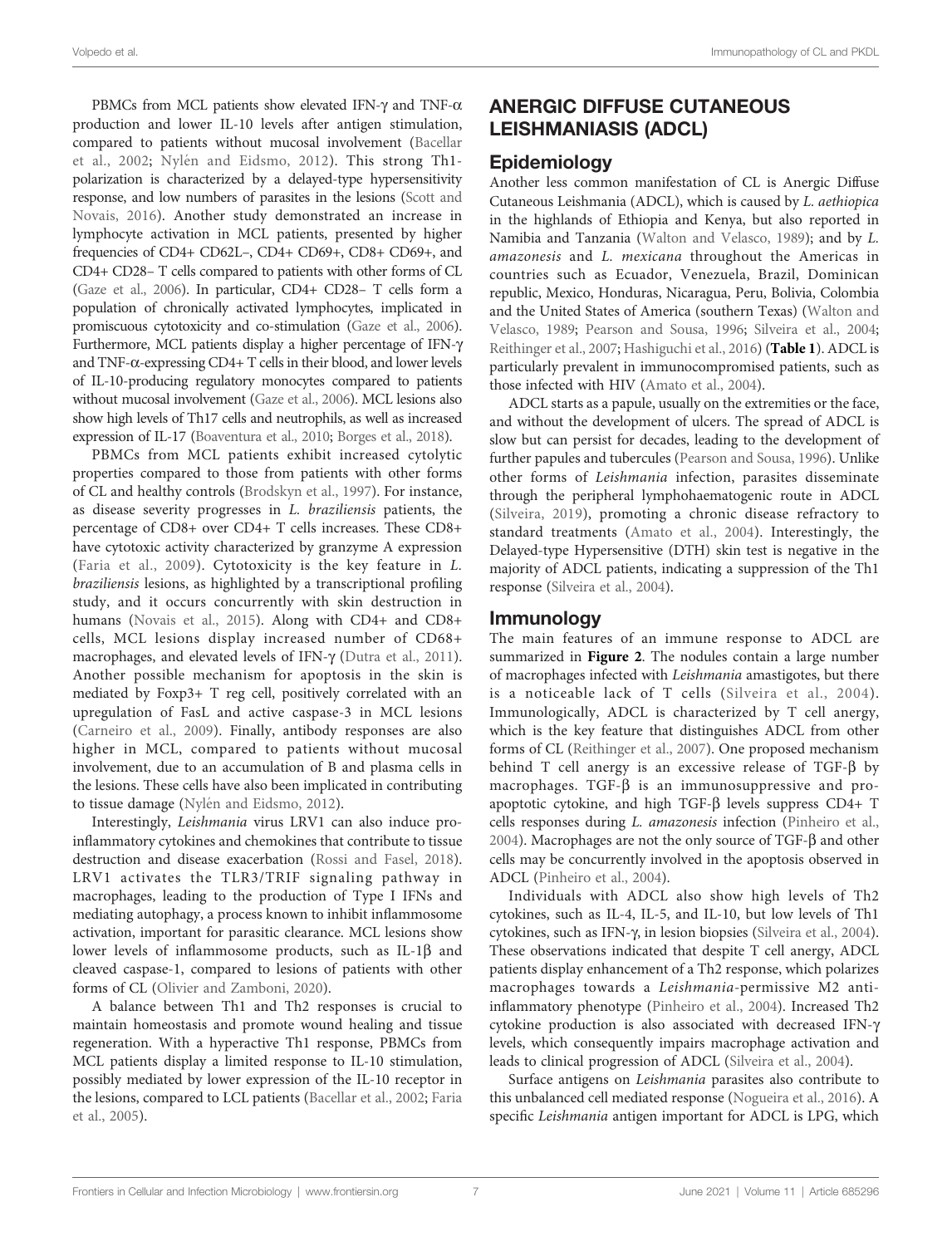interacts with TLR4 on antigen presenting cells, altering their phenotype to promote differentiation of Th2 CD4+ T cells ([Silveira, 2019\)](#page-14-0). This is mediated by a reduction of NO and pro-inflammatory cytokines, such as IFN- $\gamma$  ([Nogueira et al.,](#page-13-0) [2016\)](#page-13-0). Leishmania species such as L. amazonesis also inhibit activation of macrophages by interacting with TLR9 [\(Silveira](#page-14-0) [et al., 2004\)](#page-14-0). TLR9 activation increases the expression of CD200, an immunosuppressive glycoprotein that downregulates NO production in the few macrophages still activated during the ADCL immune response. This likely contributes to the strong Th2 response observed in patients, ineffective against Leishmania parasites [\(Sauter et al., 2019\)](#page-14-0).

# DISSEMINATED LEISHMANIASIS (DL)

### **Epidemiology**

Disseminated leishmaniasis (DL) is characterized by the presence of multiple lesions in two or more non-contiguous body regions. These lesions may be a mixture of acneiform, papular, nodular, and ulcerative types with involvement of the nasal mucosa in up to 44% of DL patients ([Turetz et al., 2002](#page-14-0); [Machado et al., 2011\)](#page-12-0). An increase in epidermal hyperplasia and the presence of a follicular pattern in the acneiform type lesion has been observed, unlike classical LCL [\(Carvalho et al., 1994\)](#page-11-0). Parasites from the original infection location spread quickly to distal sites and produce DL lesions within days to weeks of infection [\(Turetz et al., 2002\)](#page-14-0). It should be noted that DL is distinct from ADCL, as DL patients exhibit a strongly positive Leishman skin test, present few parasites at the lesion site, and develop lesions that often ulcerate, unlike ADCL, as described above [\(Hashiguchi et al., 2016\)](#page-12-0).

DL is mainly endemic in the New World, almost exclusively in northern and northeastern Brazil, and is caused primarily by L. braziliensis [\(Costa et al., 1986](#page-11-0); [Galvão et al., 1993](#page-12-0); [Membrive](#page-13-0) [et al., 2017\)](#page-13-0). However, L. amazonensis and L. panamensis/ guyanensis have also been reported as the causative agents of DL in Brazil and Colombia [\(Carvalho et al., 1994](#page-11-0); [Hashiguchi](#page-12-0) [et al., 2016](#page-12-0); Cataño and Pinzón, 2019; [Ovalle-Bracho et al., 2019\)](#page-13-0) ([Table 1](#page-2-0)). DL has been identified as an emerging disease in northeastern Brazil and constitutes 1.9% of all CL cases, compared to 0.2% in the past decades ([Jones et al., 1987](#page-12-0); [Turetz et al., 2002](#page-14-0)). Increases in DL incidence precede a similar upsurge in American Tegumentary Leishmaniasis (ATL) cases by about 2 years. Thus, it is hypothesized that the factors affecting DL transmission respond more quickly to environmental changes than CL and ML ([Schriefer et al.,](#page-14-0) [2009\)](#page-14-0). Those with the highest risk of developing DL, compared to LCL, are males above 19 years of age in agricultural occupations ([Turetz et al., 2002](#page-14-0)).

#### Immunology

The ability of the parasite to disseminate rapidly to other locations of the skin and mucosa, the absence of lymph node enlargement, and prodromal symptoms such as fever and malaise, suggest that Leishmania is disseminated through the bloodstream during DL

[\(Turetz et al., 2002\)](#page-14-0). Furthermore, it has been proposed that proliferation of blood vessels mediates inflammation during DL and enhances growth and survival of the parasite ([Mendes et al.,](#page-13-0) [2013](#page-13-0)). Both host and parasite factors are hypothesized to play roles in promoting parasite dissemination in DL. The main immunological features of DL are summarized in [Figure 2](#page-3-0).

Similar to LCL, lesions from patients with DL are characterized by mononuclear cell infiltration as well as granuloma formation ([Carvalho et al., 1994](#page-11-0)). In particular, inflammatory infiltrates in the non-ulcerative DL lesion biopsies were primarily comprised of macrophages, plasmacytes, T cells, and B cells ([Mendes et al., 2013](#page-13-0)). However, DL biopsies contained lower numbers of B cells compared to those of LCL [\(Vieira et al., 2002](#page-15-0)). This decreased number of B cells may explain the presence of non-ulcerative lesions in DL, since B cells have been linked to tissue damage during Leishmania infection (Nylé[n and Eidsmo, 2012\)](#page-13-0). On the other hand, DL patients exhibit higher antibody titers to Leishmania antigen than LCL, with increased antibody levels correlating to higher mucosal involvement ([Carvalho](#page-11-0) [et al., 1994\)](#page-11-0).

Neutrophils are another important cell type in this form of leishmaniasis, since they are the first responders to infection with Leishmania and have been linked to pathogenesis of infection [\(Peters et al., 2008\)](#page-13-0). It has been shown that L. braziliensis isolates from DL patients infect neutrophils at a lower frequency than L. braziliensis isolates from LCL patients. Furthermore, these DLinfected neutrophils contain lower intracellular amastigote numbers than those of LCL. However, neutrophils from L. braziliensis DL isolates also display decreased activation markers and oxidative burst compared to neutrophils infected with isolates from LCL patients. This data suggests that increased production of reactive oxidants by neutrophils is not responsible for control of the parasite in DL (Conceiç[ão et al., 2016;](#page-11-0) [Cardoso et al., 2019\)](#page-11-0).

Previous data suggests that parasite dissemination in DL is due to a lack of peripheral Th1 immune response. Following Leishmania antigen stimulation, PBMCs from L. braziliensis DL patients produce less IFN- $\gamma$  and TNF- $\alpha$  but similar levels of IL-5 and IL-10 compared to PBMCs from CL patients. This observation is intriguing since antigen produced from L. braziliensis parasites isolated from DL patients stimulated higher production of IFN- $\gamma$  and TNF- $\alpha$  in PBMCs from both CL and DL patients, than L. braziliensis antigen from LCL patients [\(Turetz et al., 2002;](#page-14-0) [Leopoldo et al., 2006\)](#page-12-0). Although  $DL$  patients produce less TNF- $\alpha$  than LCL and MCL patients, DL patients with mucosal lesions exhibited increased TNF- $\alpha$ production by PBMCs compared to those without mucosal involvement ([Machado et al., 2011\)](#page-12-0). Similar to PBMCs from DL patients [\(Leopoldo et al., 2006\)](#page-12-0), biopsies from DL patients have also showed lower expression of IFN- $\gamma$  compared to individuals with LCL. However, the frequency of TNF- $\alpha$  and iNOS producing cells as well as CD68+ macrophages remained the same between these DL and LCL biopsies ([Vieira et al., 2002\)](#page-15-0).

A study by Machado et al., investigating the in situ and systemic response to L. braziliensis–caused DL provided more clarity behind this immune response by evaluating cytokine and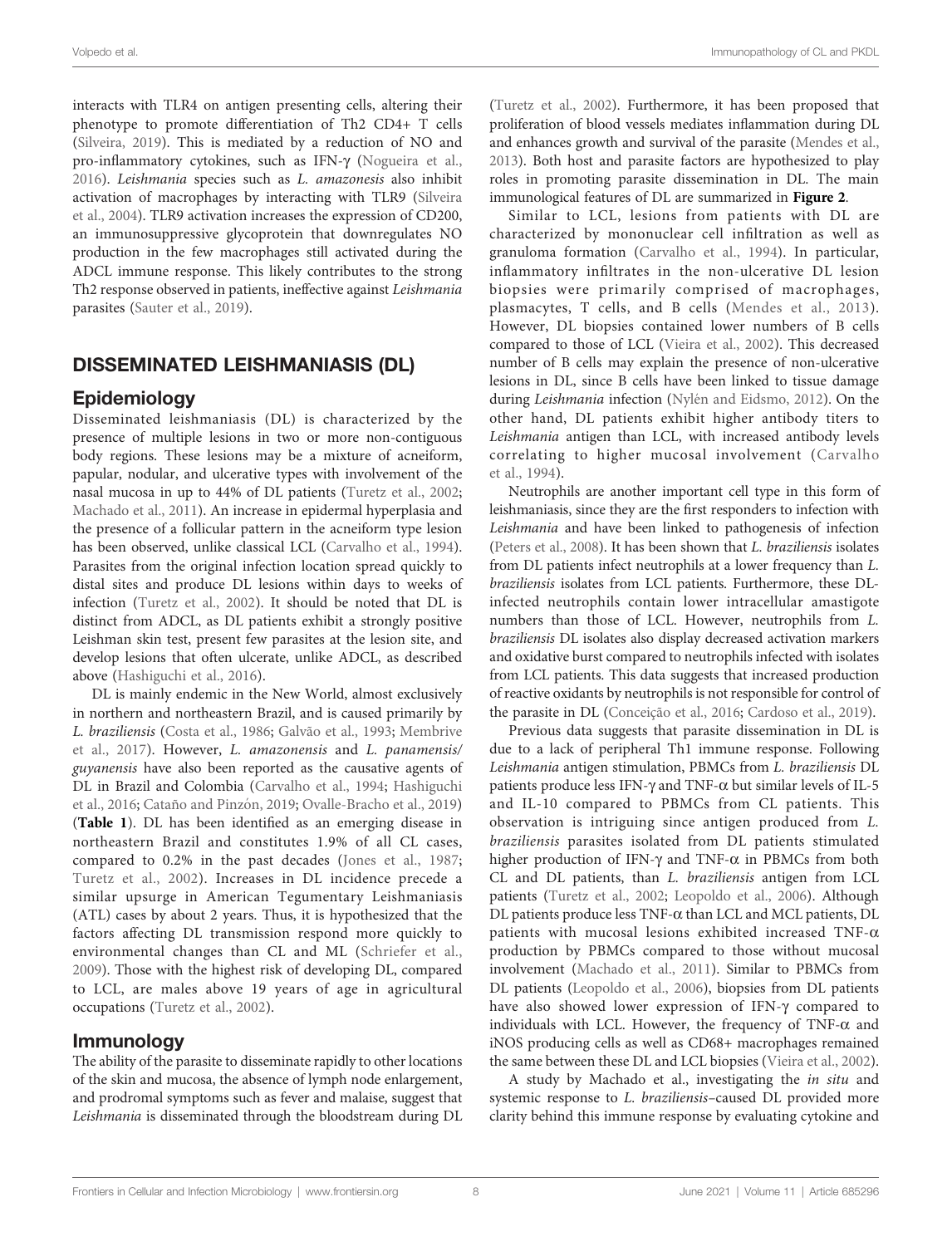chemokine production. They found that peripheral production of IFN- $\gamma$  and TNF- $\alpha$  was reduced in PBMCs as reported previously ([Leopoldo et al., 2006;](#page-12-0) [Machado et al., 2011\)](#page-12-0). Yet, in situ production of IFN- $\gamma$ , TNF- $\alpha$ , and IL-10 in papular and ulcerated lesions of DL and classical American cutaneous leishmaniasis (ACL) patients was comparable. Moreover, serum levels of CXCL9, a T cell chemoattractant, was higher in DL than ACL patients, suggesting that Leishmania-reactive T cells migrate to the lesion site ([Machado et al., 2011](#page-12-0)). This migration is likely to reduce T cells in the peripheral blood, possibly explaining why PBMCs from L. braziliensis DL patients produce less IFN- $\gamma$  and TNF- $\alpha$ , while maintaining a positive T cell response against Leishmania antigen in the tissue. In contrast to L. braziliensis-caused DL infection, one study found that DL patients infected with L. amazonensis exhibited decreased CD4+ cells and a lack of T cell response to Leishmania antigen, yet these abnormalities were restored after successful treatment ([Carvalho](#page-11-0) [et al., 1994\)](#page-11-0).

Collectively, these observations suggest that a temporary impairment of the early T cell response, as well as peripheral Th1 response, allows for dissemination of the parasite, but a later immune response in the tissue is able to control the infection. This may be the reason for the low parasite numbers observed in DL lesions, as well as presentation of ulcers similar LCL due to a delayed inflammatory response at the lesion site ([Machado et al.,](#page-12-0) [2011\)](#page-12-0). Although pro-inflammatory cytokines allow for defense against the parasite, they also contribute to the formation of ulcers ([Machado et al., 2002\)](#page-12-0). However, the development of DL is not linked to immune suppression of the host, since it has been also observed in young and immunocompetent individuals ([Jirmanus et al., 2012](#page-12-0)).

Although the exact mechanism by which L. braziliensis generates different clinical forms is unknown, genetic variability between L. braziliensis strains is thought to play a role in the different disease outcomes in L. braziliensis infection. Randomly amplified polymorphic genetic markers was used to distinguish parasite isolates and define five separate clades of L. braziliensis in Corte de Pedra. DL patient isolates were enriched in two of these distinct clades based on RAPD profile, designated clades A and D, in comparison to LCL and mucosal isolates ([Schriefer et al., 2004;](#page-14-0) [Schriefer et al., 2009\)](#page-14-0). A further study revealed an association between single-nucleotide polymorphisms, insertions-deletions, and certain haplotypes of L. braziliensis with increased risk of developing DL ([Queiroz](#page-14-0) [et al., 2012](#page-14-0)). Moreover, geographic distribution of DL in this area

correlated with the L. braziliensis genotype clades associated with DL. This observation further supports the notion that certain parasite strains account for active DL foci [\(Schriefer et al., 2009\)](#page-14-0).

# POST KALA-AZAR DERMAL LEISHMANIASIS

### **Epidemiology**

Post Kala-azar dermal leishmaniasis (PKDL) is a dermatological complication of VL observed in some patients years after completion of WHO recommended therapy, especially in two specific regions ([Table 1](#page-2-0)) with different manifestations of the disease (Table 2) [\(McGwire and Satoskar, 2014](#page-13-0)). In South Asia, PKDL manifests as papulonodular lesions (polymorphic), while in East Africa it causes hypomelanotic (macular) lesions [\(Ramesh et al., 2015](#page-14-0); [Chatterjee et al., 2020\)](#page-11-0). Although PKDL is not life threating, it negatively affects the quality of life of the patients ([Pal et al., 2017](#page-13-0)), and it represents a socioeconomic burden in the endemic regions [\(Mukhopadhyay et al., 2014](#page-13-0)).

In the South Asian region (India, Nepal, Bangladesh), 5-10% of the patients with supposedly cured VL develop PKDL 2-3 years after treatment ([Burza et al., 2018](#page-11-0); [Rijal et al., 2019\)](#page-14-0). Whereas, in East Africa (primarily in Sudan, but also Ethiopia, Kenya and Uganda) the incidence is 50-60% and the clinical manifestations appear either after VL remission or even during the treatment [\(Zijlstra and el-Hassan, 2001;](#page-15-0) [Zijlstra and Alvar,](#page-15-0) [2012](#page-15-0); [Zijlstra et al., 2020\)](#page-15-0). In both regions, the relapse time depends on the treatment regimen [\(Zijlstra and el-Hassan, 2001;](#page-15-0) [Rijal et al., 2019;](#page-14-0) [Goyal et al., 2020;](#page-12-0) [Zijlstra et al., 2020\)](#page-15-0). The immune responses to PKDL in Asia and Africa are different. Approximately 85% of cases in Africa show self-healing lesions, but lesions rarely resolve in the Asian PKDL ([Burza et al., 2018\)](#page-11-0). However, it is noteworthy that L. donovani parasites are genetically varied depending on the geographical regions (Zemanová [et al., 2004;](#page-15-0) [Lukes et al., 2007\)](#page-12-0).

Environmental and host related factors can favor the transition to PKDL, such as the exposure to UV light, genetic polymorphisms and even genetic changes of the parasite itself. It is been hypothesized that UV light might contribute to the development of PKDL ([Mukhopadhyay et al., 2014](#page-13-0)). UV can induce inflammation and damage in skin cells affecting the function of antigen presenting cells, particularly Langerhans cells, leading to the generation of suppressor T cells and altered

#### TABLE 2 | Comparison between PKDL in the two main endemic regions in the Old World.

| Geographic region                 | <b>East Africa</b>                                | South Asia<br>India, Nepal and Bangladesh |
|-----------------------------------|---------------------------------------------------|-------------------------------------------|
| <b>Countries affected</b>         | Mostly Sudan, but also Ethiopia, Kenya and Uganda |                                           |
| Most common dermal manifestations | Macular                                           | Polymorphic and macular                   |
| Incidence within VL patients      | 50-60%                                            | $5 - 10%$                                 |
| Time of appearance after VL       | 1 year after treatment or concomitant             | 2-3 years after treatment                 |
| Self-healing lesions              | Yes (within 1 year)                               | <b>No</b>                                 |
| Parasitic burden in lesions       | Lower                                             | Higher                                    |
| <b>Cell infiltrate</b>            | Scarce and patchy                                 | Dense and diffuse                         |

PKDL, Post Kala-azar Dermal Leishmaniasis; VL, Visceral Leishmaniasis.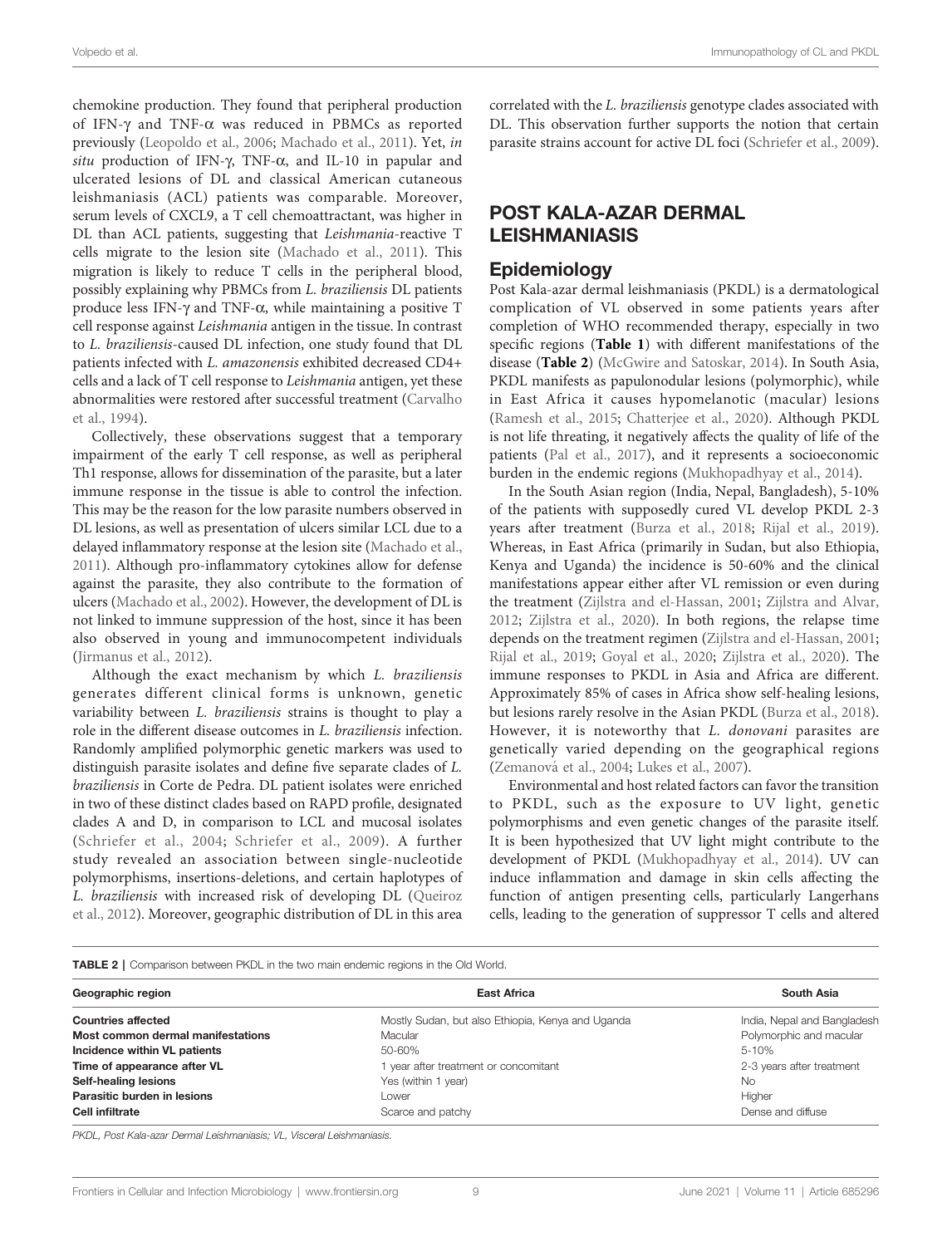cytokine production, hence disrupting cellular immunity resulting in replication of parasites in the dermis [\(Clydesdale et al., 2001](#page-11-0); Seité [et al., 2003\)](#page-14-0). Nevertheless, this hypothesis implies that the sun-exposed areas of the body would be the ones affected by UV light, which does not match the all-over the body distribution observed in macular cases by [Sengupta et al., 2019b.](#page-14-0)

A polymorphism in the IFN-g receptor gene (IFNGR1) is associated with an increased risk of developing PKDL. Interestingly, it does not increase susceptibility to VL, which is linked to a polymorphism in IL-4 gene [\(Mohamed et al., 2003](#page-13-0); [Salih et al., 2007](#page-14-0)). Genetic changes in *L. donovani* have also been identified and likely contribute to development of PKDL. Parasites isolated from VL and PKDL patients are consistently identical among groups, but it is possible that parasites have gained genetic modifications defined by the stage of the disease (PKDL vs. VL) and geographical region [\(Sreenivas et al., 2004](#page-14-0); [Dey and Singh,](#page-11-0) [2007](#page-11-0)). Genetic factors from the host and the parasite might play a role in susceptibility and development of PKDL after VL.

Even though PKDL is not lethal, it increases the spread of VL ([Le Rutte et al., 2019\)](#page-12-0). Patients' skin lesions serve as reservoirs for L. donovani by making the parasites accessible to the sandflies during blood meals ([Molina et al., 2017](#page-13-0); [Mondal et al., 2019\)](#page-13-0). In fact, Chapman et al estimated that PKDL could have contributed up to 25% of VL cases in a Bangladesh population ([Chapman](#page-11-0) [et al., 2020\)](#page-11-0).

# General Immune Response

In general, the development time of PKDL after VL remission induces different immune profiles. The main characteristics of this immune response are summarized in [Figure 2](#page-3-0). Asian PKDL is more likely to become chronic and is associated with CD8+ T cell infiltration into the cutaneous lesions, while Sudanese PKDL appears sooner after remission of VL and is characterized by the reactivation of the immune response [\(Mukhopadhyay](#page-13-0) [et al., 2014\)](#page-13-0).

In PKDL, the Th1 response increases as a direct result of treatment, but it can also occur spontaneously in some instances, and is believed to contribute to disease pathogenesis ([Zijlstra and](#page-15-0) [Alvar, 2012](#page-15-0)). The successful treatment of VL reactivates the cellular immune response ([Gasim et al., 2000\)](#page-12-0), characterized by a decrease in regulatory T cells, TGF-b and IL-10 levels, and an increase in IFN- $\gamma$ , TNF- $\alpha$ , and IL-12 [\(Mondal et al., 2010;](#page-13-0) [Katara](#page-12-0) [et al., 2011](#page-12-0)). L. donovani persisting in the skin is detected by reactivated immune cells, which infiltrate into the cutaneous tissue causing dermal inflammation. Leishmania-reactive T cells from peripheral blood also migrate to the skin and produce IFN-g, exacerbating the inflammatory response and giving rise to the dermal manifestations characteristic of PKDL [\(Ismail et al., 1999](#page-12-0); [Gasim et al., 2000](#page-12-0)).

# Immunology of South Asian PKDL

Patients can be categorized into two different subgroups: polymorphic and monomorphic PKDL, depending on the characteristics of the lesions. In polymorphic PKDL is characterized by the development of papules and/or nodules, as well as hypopigmented macules. In monomorphic PKDL, patients develop only one type of lesion, mostly papulonodes

[\(Zijlstra and Alvar, 2012;](#page-15-0) [Kaushal et al., 2016](#page-12-0)). Even though polymorphic PKDL has been previously recognized as the most common manifestation [\(Zijlstra and Alvar, 2012](#page-15-0)), a recent surveillance study in Bengal indicates that the proportion might be equal for both manifestations [\(Sengupta et al., 2019a\)](#page-14-0).

Histologically, the polymorphic lesions are characterized by the presence of dense and diffuse dermis cell infiltrate comprised of elevated numbers of macrophages and B cells, but fewer DCs and Langerhans cells ([Mukherjee et al., 2015;](#page-13-0) [Mukherjee et al.,](#page-13-0) [2019](#page-13-0); [Sengupta et al., 2019b\)](#page-14-0). The increase in macrophages is associated with an enhanced expression of IL-10, IL-12p40 ([Mukherjee et al., 2015](#page-13-0)), M2-macrophage markers, and a reduction of TLR2/4 expression as well as ROS, and NO production ([Mukhopadhyay et al., 2015](#page-13-0)), which constitutes a favorable milieu for parasite replication. In the lesions of monomorphic PKDL, the cell infiltrate is patchy and less abundant. In contrast with the polymorphic manifestation, monomorphic PKDL is characterized by a reduction of Leishmania-Donovan bodies (reflecting a lower parasitic load), DCs, CD4+ T-cells, and macrophage infiltrates ([Sengupta](#page-14-0) [et al., 2019b](#page-14-0)).

Polymorphic PKDL lesions show a higher parasitic burden, as well as higher levels of IFN- $\gamma$  and TNF- $\alpha$ , compared to monomorphic lesions ([Kaushal et al., 2016;](#page-12-0) [Sengupta et al.,](#page-14-0) [2019b\)](#page-14-0). In terms of cellular infiltration in the lesion, polymorphic patients show an increase of CD3+ T cells and NK cells compared to the naïve group, whereas the monomorphic group is comparable to the naïve. The higher lymphoproliferation in the polymorphic PKDL patients can be explained by the higher number of circulating parasites, which also correlates with increased IFN- $\gamma$  and TNF- $\alpha$  levels [\(Kaushal](#page-12-0) [et al., 2016\)](#page-12-0). A higher proportion of CD8+ cells over CD4+ T cells in dermal lesions is often reported in both variants, but is more elevated in the polymorphic one ([Mukherjee et al., 2019;](#page-13-0) [Sengupta et al., 2019b](#page-14-0)). In particular, high numbers of CD8+ CCR4+ cells are attracted to the dermal lesion site by the chemokines CCL17 and CCL22 expressed in the lesions [\(Mukherjee et al., 2019](#page-13-0)). Although the role of CD8+ cells in PKDL pathogenesis has yet to be clarified, one study reported increased levels of granzyme B, associated with cytotoxic lymphocyte responses, and a higher percentage of CD8+ CD64+ and CD4+ CD64+ T cells in the blood compared to naïve patients ([Kaushal et al., 2016](#page-12-0)). In contrast, another study showed a reduction in the cytotoxic response, characterized by a decrease in Granzyme B, perforin, Zap70, and PD1 expression during PKDL, which reflects the exhaustion of CD8+ cytotoxic cells associated with disease progression. It is noteworthy that the suppressive profile was reverted after treatment with sodium antimony gluconate and miltefosine [\(Mukherjee et al., 2019](#page-13-0)).

The Th17 response is also increased during PKDL. In particular, Il-17, Il-23 and ROR $\gamma$ t mRNA levels were increased in the lesions during infection, and were restored to control levels after treatment [\(Katara et al., 2012\)](#page-12-0). High levels of IL-17 lead to increased production of NO and TNF- $\alpha$  in PBMCs from the same patients, promoting a sustained inflammatory response ([Katara et al., 2012\)](#page-12-0).

Circulating levels of CXCL13, a B-cell recruiting chemokine, were also elevated in PKDL lesions, compared to healthy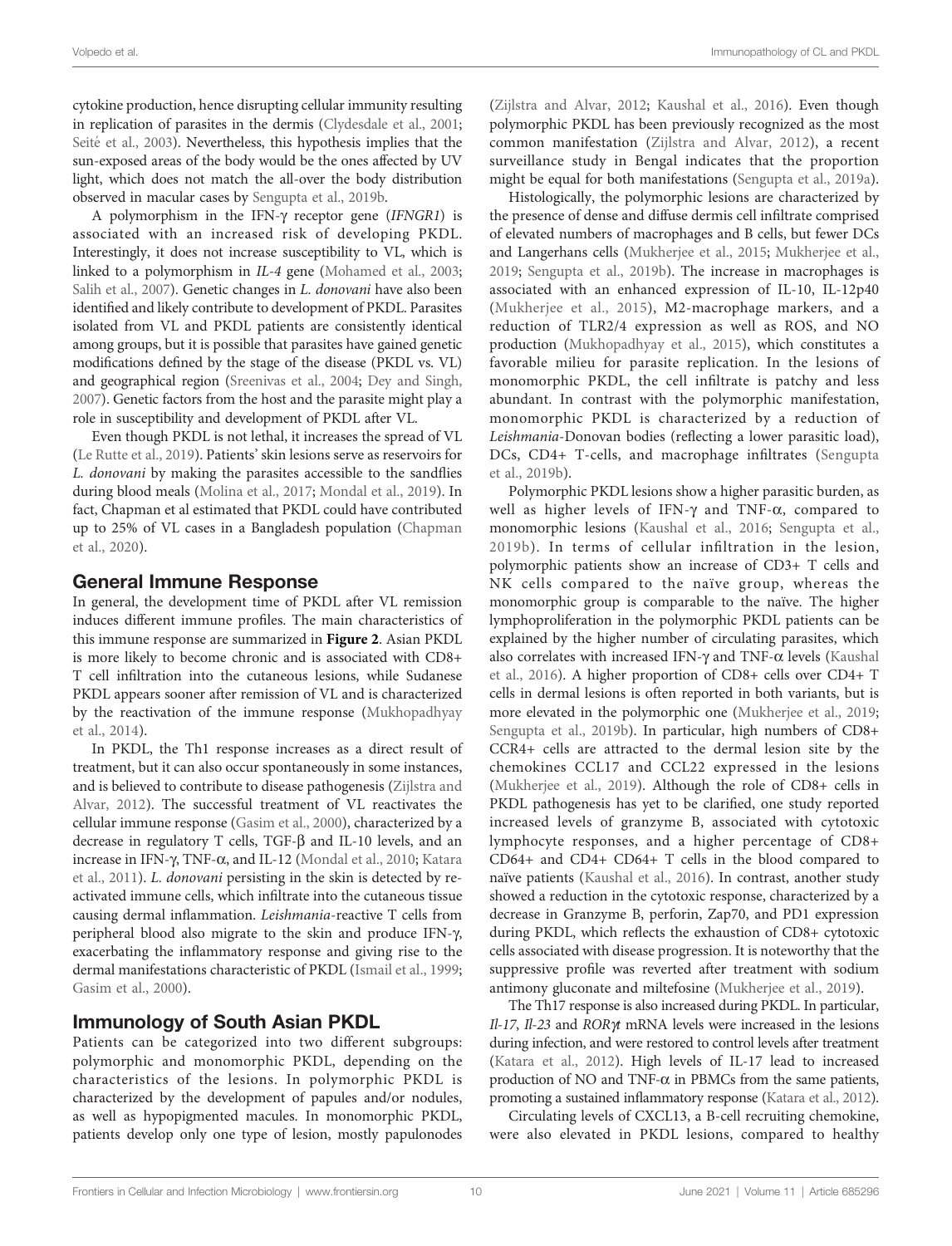<span id="page-10-0"></span>samples. This resulted in B cell numbers being increased 6.5-fold in polymorphic and 4-fold in monomorphic PKDL lesions ([Sengupta et al., 2019b\)](#page-14-0). Antibody production by B cells has been hypothesized to promote an immunosuppressive environment in PKDL [\(Sengupta et al., 2019b](#page-14-0)), as Leishmania parasites can directly ligate to IgG FC gamma receptors on infected macrophages to induce the production of IL-10 ([Sutterwala et al., 1998;](#page-14-0) [Kane and Mosser, 2001\)](#page-12-0). Nevertheless, no conclusive data has been published to this date regarding this particular role for B-cells.

#### Immunology of African PKDL

In East Africa, specifically Sudan, but also Ethiopia, Kenya and Uganda, the most common manifestation of PKDL is the macular form ([Zijlstra and Alvar, 2012\)](#page-15-0). Less information is available regarding Sudanese PKDL compared to the Asian disease, nevertheless, some differences have been documented. The Sudanese population displayed a high Leishmania-specific cellular response, which is observable only until the patients start developing PKDL. This response is characterized by an increase of PBMC proliferation and IFN-g production ([Gasim](#page-12-0) [et al., 2000](#page-12-0)). Development of PKDL depends on the reactivation of the immune system and IFN-g production against skin parasites. IFN- $\gamma$  appears to be the main cytokine involved in PKDL development, as levels of IL-4, IL-5 and IL-10 were not different between patients who developed the cutaneous manifestation after VL and those who did not ([Gasim et al., 2000\)](#page-12-0).

### CONCLUSION AND FINAL REMARKS

Infection with Leishmania results in a broad spectrum of clinical manifestations, from the development of self-healing cutaneous lesions to more destructive infections. Together with the causative Leishmania strain, the immune response is the cornerstone that defines the pathology of the disease. Clearly, an exaggerated immune polarization, either towards a Th1 or Th2, leads to the development of a more severe disease, which is the case for MCL and ADCL, respectively. On the other hand, the balance between inflammatory and anti-inflammatory responses results in a more moderate disease, as in DL, and especially in LCL, where lesions are commonly self-healing ([Figure 1](#page-1-0)).

First line treatments, such as pentavalent antimonials, amphotericin B, paromomycin, and miltefosine have demonstrated their effectiveness in parasite killing. However, numerous side effects such as cardiotoxicity, pancreatitis, nephrotoxicity, renal failure, teratogenicity, and impaired liver

#### **REFERENCES**

- Alfahaad H. A. (2020). Combined Intralesional and Intramuscular Sodium Stibogluconate Appears More Effective in the Treatment of Localized Cutaneous Leishmaniasis Lesions, An Experimental Study. J. Pakistan Assoc. Dermatol. 30, 396–401. doi: [10.1111/j.1468-](https://doi.org/10.1111/j.1468-3083.2009.03417) [3083.2009.03417](https://doi.org/10.1111/j.1468-3083.2009.03417)
- Aliaga L., Cobo F., Mediavilla J. D., Bravo J., Osuna A., Amador J. M., et al. (2003). Localized Mucosal Leishmaniasis Due to Leishmania (Leishmania) Infantum:

function in addition to the rise in parasitic resistance to these chemotherapies are associated with current therapies [\(Amato](#page-11-0) [et al., 2007](#page-11-0); [Amato et al., 2008;](#page-11-0) [Roatt et al., 2014\)](#page-14-0). Hence, host directed therapies, which directly modulate the immune response against parasites could be novel treatments for different forms of CL. Efficacy of immunomodulators in the treatment of CL has not only been demonstrated in experimental animal studies [\(Buates](#page-11-0) [and Matlashewski, 1999\)](#page-11-0), but also in patients [\(Chouhan et al.,](#page-11-0) [2014](#page-11-0); [Dos Santos et al., 2018](#page-11-0); [Caridha et al., 2019;](#page-11-0) [Nahidi et al.,](#page-13-0) [2021](#page-13-0)). Immunotherapy can also be a suitable option for patients with clinical resistance to recommended drugs; for example, patients from Peru with resistance to antimony showed a faster resolution of CL lesions after the use of the TLR7 agonist imiquimod (Miranda-Verá[stegui et al., 2005\)](#page-13-0). Also, in MCL patients infected with L. braziliensis, the administration of a TNF- $\alpha$  inhibitor together with pentavalent antimony reduced the healing time of antimony alone, as well as reducing exposure to chemotherapy [\(Lessa et al., 2001;](#page-12-0) [Machado et al., 2007\)](#page-12-0).

It is worth mentioning that the major risk factors in developing all types of leishmaniasis are related to social conditions. Poverty leads to malnutrition, which could compromise immunity and lead to the development of a fullblown disease. Climate change, occupational exposure, and poor sanitary conditions expose people to a closer contact with the parasites in forested areas and migration of non-immune people to endemic areas favors the transmission cycles [\(Centers for](#page-11-0) [Disease Control and Prevention, 2020\)](#page-11-0).

Taken all together, these observations show that expanding the knowledge about the interplay between the parasite and the immune system is crucial for developing a comprehensive strategy to combat the disease, as it has provided a broad range of potential therapies to improve the treatment of leishmaniasis.

# AUTHOR CONTRIBUTIONS

GV, TP-F, EH, NC, and BC wrote the paper. AS conceptualize and wrote the paper. All authors contributed to the article and approved the submitted version.

### FUNDING

Research in ARS lab is supported by funding from NIAID, Global Health Innovation Technology Fund and Wellcome Trust.

Clinical and Microbiologic Findings in 31 Patients. Med. (Baltimore) 82 (3), 147–158. doi: [10.1097/01.md.0000076009.64510.b8](https://doi.org/10.1097/01.md.0000076009.64510.b8)

- Alvar J., Vé lez I. D., Bern C., Herrero M., Desjeux P., Cano J., et al. (2012). Leishmaniasis Worldwide and Global Estimates of Its Incidence. PloS One 7 (5), e35671. doi: [10.1371/journal.pone.0035671](https://doi.org/10.1371/journal.pone.0035671)
- Amato V. S., Rabello A., Rotondo-Silva A., Kono A., Maldonado T. P., Alves I. C., et al. (2004). Successful Treatment of Cutaneous Leishmaniasis With Lipid Formulations of Amphotericin B in Two Immunocompromised Patients. Acta Trop. 92 (2), 127–132. doi: [10.1016/j.actatropica.2004.06.006](https://doi.org/10.1016/j.actatropica.2004.06.006)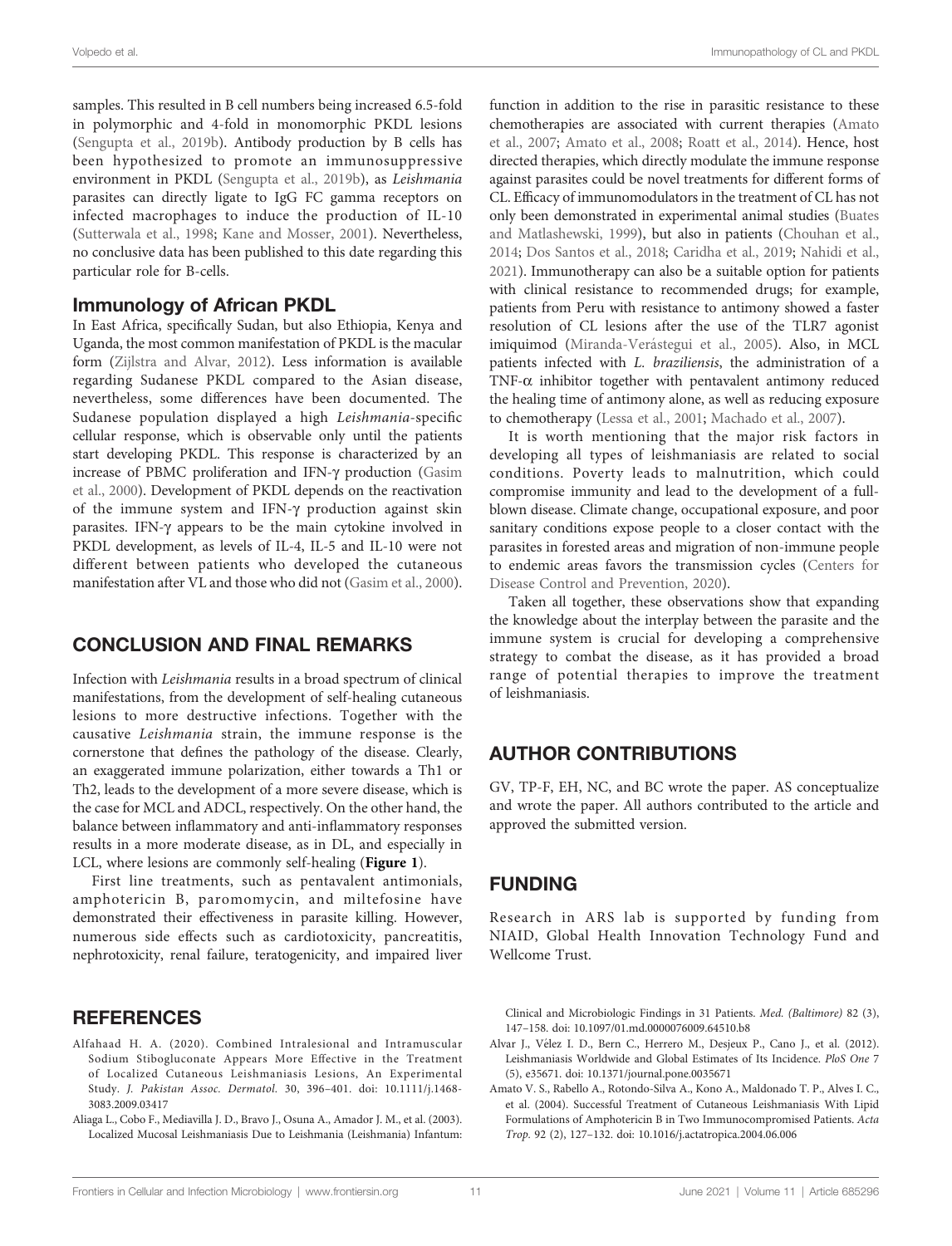- <span id="page-11-0"></span>Amato V. S., Tuon F. F., Bacha H. A., Neto V. A., and Nicodemo A. C. (2008). Mucosal Leishmaniasis . Current Scenario and Prospects for Treatment. Acta Trop. 105 (1), 1–9. doi: [10.1016/j.actatropica.2007.08.003](https://doi.org/10.1016/j.actatropica.2007.08.003)
- Amato V. S., Tuon F. F., Siqueira A. M., Nicodemo A. C., and Neto V. A. (2007). Treatment of Mucosal Leishmaniasis in Latin America: Systematic Review. Am. J. Trop. Med. Hyg. 77 (2), 266–274. doi: [10.4269/ajtmh.2007.77.266](https://doi.org/10.4269/ajtmh.2007.77.266)
- Anderson C. F., Lira R., Kamhawi S., Belkaid Y., Wynn T. A., and Sacks D. (2008). Il-10 and TGF-Beta Control the Establishment of Persistent and Transmissible Infections Produced by Leishmania Tropica in C57BL/6 Mice. J. Immunol. 180 (6), 4090–4097. doi: [10.4049/jimmunol.180.6.4090](https://doi.org/10.4049/jimmunol.180.6.4090)
- Anderson C. F., Oukka M., Kuchroo V. J., and Sacks D. (2007). Cd4(+)Cd25(-) Foxp3(-) Th1 Cells are the Source of IL-10-Mediated Immune Suppression in Chronic Cutaneous Leishmaniasis. J. Exp. Med. 204 (2), 285–297. doi: [10.1084/](https://doi.org/10.1084/jem.20061886) [jem.20061886](https://doi.org/10.1084/jem.20061886)
- Bacellar O., Lessa H., Schriefer A., Machado P., Ribeiro de Jesus A., Dutra W. O., et al. (2002). Up-Regulation of Th1-Type Responses in Mucosal Leishmaniasis Patients. Infect. Immun. 70 (12), 6734–6740. doi: [10.1128/iai.70.12.6734-](https://doi.org/10.1128/iai.70.12.6734-6740.2002) [6740.2002](https://doi.org/10.1128/iai.70.12.6734-6740.2002)
- Belkaid Y., Piccirillo C. A., Mendez S., Shevach E. M., and Sacks D. L. (2002). CD4 +CD25+ Regulatory T Cells Control Leishmania Major Persistence and Immunity. Nature 420 (6915), 502–507. doi: [10.1038/nature01152](https://doi.org/10.1038/nature01152)
- Bittencourt A. L., Costa J. M., Carvalho E. M., and Barral A. (1993). Leishmaniasis Recidiva Cutis in American Cutaneous Leishmaniasis. Int. J. Dermatol. 32 (11), 802–805. doi: [10.1111/j.1365-4362.1993.tb02767.x](https://doi.org/10.1111/j.1365-4362.1993.tb02767.x)
- Boaventura V. S., Santos C. S., Cardoso C. R., de Andrade J., Dos Santos W. L., Clarêncio J., et al. (2010). Human Mucosal Leishmaniasis: Neutrophils Infiltrate Areas of Tissue Damage That Express High Levels of Th17-Related Cytokines. Eur. J. Immunol. 40 (10), 2830–2836. doi: [10.1002/eji.200940115](https://doi.org/10.1002/eji.200940115)
- Borges A. F., Gomes R. S., and Ribeiro-Dias F. (2018). Leishmania (Viannia) Guyanensis in Tegumentary Leishmaniasis. Pathog. Dis. 76 (4). doi: [10.1093/](https://doi.org/10.1093/femspd/fty025) [femspd/fty025](https://doi.org/10.1093/femspd/fty025)
- Brodskyn C. I., Barral A., Boaventura V., Carvalho E., and Barral-Netto M. (1997). Parasite-Driven In Vitro Human Lymphocyte Cytotoxicity Against Autologous Infected Macrophages From Mucosal Leishmaniasis. J. Immunol. 159 (9), 4467–4473.
- Buates S., and Matlashewski G. (1999). Treatment of Experimental Leishmaniasis With the Immunomodulators Imiquimod and S-28463: Efficacy and Mode of Action. J. Infect. Dis. 179 (6), 1485–1494. doi: [10.1086/314782](https://doi.org/10.1086/314782)
- Burza S., Croft S. L., and Boelaert M. (2018). Leishmaniasis. Lancet 392 (10151), 951–970. doi: [10.1016/S0140-6736\(18\)31204-2](https://doi.org/10.1016/S0140-6736(18)31204-2)
- Calvopina M., Uezato H., Gomez E. A., Korenaga M., Nonaka S., and Hashiguchi Y. (2006). Leishmaniasis Recidiva Cutis Due to Leishmania (Viannia) Panamensis in Subtropical Ecuador: Isoenzymatic Characterization. Int. J. Dermatol. 45 (2), 116–120. doi: [10.1111/j.1365-4632.2004.02518.x](https://doi.org/10.1111/j.1365-4632.2004.02518.x)
- Canário A., Queiroz M., Cunha G., Cavalcante T., Riesz V., Sharma R., et al. (2019). Presence of Parasite DNA in Clinically Unaffected Nasal Mucosa During Cutaneous Leishmaniasis Caused by Leishmania (Viannia) Braziliensis. Clin. Microbiol. Infect. 25 (4), 515.e5–515.e7. doi: [10.1016/j.cmi.2018.12.027](https://doi.org/10.1016/j.cmi.2018.12.027)
- Cardoso T., Bezerra C., Medina L. S., Ramasawmy R., Scheriefer A., Bacellar O., et al. (2019). Leishmania Braziliensis Isolated From Disseminated Leishmaniasis Patients Downmodulate Neutrophil Function. Parasit. Immunol. 41 (5), e12620. doi: [10.1111/pim.12620](https://doi.org/10.1111/pim.12620)
- Caridha D., Vesely B., van Bocxlaer K., Arana B., Mowbray C. E., Rafati S., et al. (2019). Route Map for the Discovery and Pre-Clinical Development of New Drugs and Treatments for Cutaneous Leishmaniasis. Int. J. Parasitol. Drugs Drug Resist. 11, 106–117. doi: [10.1016/j.ijpddr.2019.06.003](https://doi.org/10.1016/j.ijpddr.2019.06.003)
- Carneiro P. P., Conceição J., Macedo M., Magalhães V., Carvalho E. M., and Bacellar O. (2016). The Role of Nitric Oxide and Reactive Oxygen Species in the Killing of Leishmania Braziliensis by Monocytes From Patients With Cutaneous Leishmaniasis. PloS One 11 (2), e0148084. doi: [10.1371/](https://doi.org/10.1371/journal.pone.0148084) [journal.pone.0148084](https://doi.org/10.1371/journal.pone.0148084)
- Carneiro F. P., De Magalhães A. V., De Jesus Abreu Almeida Couto M., Bocca A. L., Muniz-Junqueira M. I., and Ribeiro Sampaio R. N. (2009). Foxp3 Expression in Lesions of the Different Clinical Forms of American Tegumentary Leishmaniasis. Parasit. Immunol. 31 (10), 646–651. doi: [10.1111/j.1365-](https://doi.org/10.1111/j.1365-3024.2009.01148.x) [3024.2009.01148.x](https://doi.org/10.1111/j.1365-3024.2009.01148.x)
- Carvalho E. M., Barral A., Costa J. M., Bittencourt A., and Marsden P. (1994). Clinical and Immunopathological Aspects of Disseminated Cutaneous

Leishmaniasis. Acta Trop. 56 (4), 315–325. doi: [10.1016/0001-706x\(94\)](https://doi.org/10.1016/0001-706x(94)90103-1) [90103-1](https://doi.org/10.1016/0001-706x(94)90103-1)

- Castellano L. R., Filho D. C., Argiro L., Dessein H., Prata A., Dessein A., et al. (2009). Th1/Th2 Immune Responses Are Associated With Active Cutaneous Leishmaniasis and Clinical Cure Is Associated With Strong Interferon-Gamma Production. Hum. Immunol. 70 (6), 383–390. doi: [10.1016/j.humimm.2009.01.007](https://doi.org/10.1016/j.humimm.2009.01.007)
- Cataño J. C., and Pinzón M. A. (2019). Disseminated Cutaneous Leishmaniasis in a Patient Infected by. Am. J. Trop. Med. Hyg. 100 (3), 489–490. doi: [10.4269/](https://doi.org/10.4269/ajtmh.18-0843) [ajtmh.18-0843](https://doi.org/10.4269/ajtmh.18-0843)
- Centers for Disease Control and Prevention, CDC. (2020). Neglected Tropical Diseases. Available at:<https://www.cdc.gov/globalhealth/ntd/diseases/index.html>.
- Chapman L. A. C., Spencer S. E. F., Pollington T. M., Jewell C. P., Mondal D., Alvar J., et al. (2020). Inferring Transmission Trees to Guide Targeting of Interventions Against Visceral Leishmaniasis and Post-Kala-Azar Dermal Leishmaniasis. Proc. Natl. Acad. Sci. U. S. A. 117 (41), 25742–25750. doi: [10.1073/pnas.2002731117](https://doi.org/10.1073/pnas.2002731117)
- Chatterjee M., Sengupta R., Mukhopadhyay D., Mukherjee S., Dighal A., Moulik S., et al. (2020). Immune Responses in Post Kala-Azar Dermal Leishmaniasis. Indian J. Dermatol. 65 (6), 452–460. doi: [10.4103/ijd.IJD\\_258\\_20](https://doi.org/10.4103/ijd.IJD_258_20)
- Chouhan G., Islamuddin M., Sahal D., and Afrin F. (2014). Exploring the Role of Medicinal Plant-Based Immunomodulators for Effective Therapy of Leishmaniasis. Front. Immunol. 5, 193. doi: 10.3389/fi[mmu.2014.00193](https://doi.org/10.3389/fimmu.2014.00193)
- Clydesdale G. J., Dandie G. W., and Muller H. K. (2001). Ultraviolet Light Induced Injury: Immunological and Inflammatory Effects. Immunol. Cell Biol. 79 (6), 547–568. doi: [10.1046/j.1440-1711.2001.01047.x](https://doi.org/10.1046/j.1440-1711.2001.01047.x)
- Cocuzza S., Strazzulla A., Pinzone M. R., Cosentino S., Serra A., Caltabiano R., et al. (2013). Isolated Laryngeal Leishmaniasis in Immunocompetent Patients: An Underdiagnosed Disease. Case Rep. Infect. Dis. 2013, 165409. doi: [10.1155/](https://doi.org/10.1155/2013/165409) [2013/165409](https://doi.org/10.1155/2013/165409)
- Colpitts S. L., Dalton N. M., and Scott P. (2009). IL-7 Receptor Expression Provides the Potential for Long-Term Survival of Both CD62Lhigh Central Memory T Cells and Th1 Effector Cells During Leishmania Major Infection. J. Immunol. 182 (9), 5702–5711. doi: [10.4049/jimmunol.0803450](https://doi.org/10.4049/jimmunol.0803450)
- Conceição J., Davis R., Carneiro P. P., Giudice A., Muniz A. C., Wilson M. E., et al. (2016). Characterization of Neutrophil Function in Human Cutaneous Leishmaniasis Caused by Leishmania Braziliensis. PloS Negl. Trop. Dis. 10 (5), e0004715. doi: [10.1371/journal.pntd.0004715](https://doi.org/10.1371/journal.pntd.0004715)
- Costa J. M., Marsden P. D., Llanos-Cuentas E. A., Netto E. M., Carvalho E. M., Barral A., et al. (1986). Disseminated Cutaneous Leishmaniasis in a Field Clinic in Bahia, Brazil: A Report of Eight Cases. J. Trop. Med. Hyg. 89 (6), 319–323.
- Dassoni F., Daba F., Naafs B., and Morrone A. (2017). Leishmaniasis Recidivans in Ethiopia: Cutaneous and Mucocutaneous Features. J. Infect. Dev. Ctries 11 (1), 106–110. doi: [10.3855/jidc.8516](https://doi.org/10.3855/jidc.8516)
- David C. V., and Craft N. (2009). Cutaneous and Mucocutaneous Leishmaniasis. Dermatol. Ther. 22 (6), 491–502. doi: [10.1111/j.1529-8019.2009.01272.x](https://doi.org/10.1111/j.1529-8019.2009.01272.x)
- Dey A., and Singh S. (2007). Genetic Heterogeneity Among Visceral and Post-Kala-Azar Dermal Leishmaniasis Strains From Eastern India. Infect. Genet. Evol. 7 (2), 219–222. doi: [10.1016/j.meegid.2006.09.001](https://doi.org/10.1016/j.meegid.2006.09.001)
- Dos Santos I. B., da Silva D. A. M., Paz F. A. C. R., Garcia D. M., Carmona A. K., Teixeira D., et al. (2018). Leishmanicidal and Immunomodulatory Activities of the Palladacycle Complex DPPE 1.1, A Potential Candidate for Treatment of Cutaneous Leishmaniasis. Front. Microbiol. 9, 1427. doi: [10.3389/](https://doi.org/10.3389/fmicb.2018.01427) [fmicb.2018.01427](https://doi.org/10.3389/fmicb.2018.01427)
- Dowlati Y. (1996). Cutaneous Leishmaniasis: Clinical Aspect. Clin. Dermatol. 14 (5), 425–431. doi: [10.1016/0738-081x\(96\)00058-2](https://doi.org/10.1016/0738-081x(96)00058-2)
- Dutra W. O., de Faria D. R., Lima Machado P. R., Guimarães L. H., Schriefer A., Carvalho E., et al. (2011). Immunoregulatory and Effector Activities in Human Cutaneous and Mucosal Leishmaniasis: Understanding Mechanisms of Pathology. Drug Dev. Res. 72 (6), 430–436. doi: [10.1002/ddr.20449](https://doi.org/10.1002/ddr.20449)
- Ekiz Ö, Rifaioǧlu E. N., Şen B. B., Çulha G., Özgür T., and Doǧramaci A. (2015). Leishmaniasis Recidiva Cutis of the Lips Mimicking Granulomatous Cheilitis. Indian J. Dermatol. 60 (2), 216. doi: [10.4103/0019-5154.152576](https://doi.org/10.4103/0019-5154.152576)
- El Kasmi K. C., Qualls J. E., Pesce J. T., Smith A. M., Thompson R. W., Henao-Tamayo M., et al. (2008). Toll-Like Receptor-Induced Arginase 1 in Macrophages Thwarts Effective Immunity Against Intracellular Pathogens. Nat. Immunol. 9 (12), 1399–1406. doi: [10.1038/ni.1671](https://doi.org/10.1038/ni.1671)
- Faccini-Martínez ÁA, and Falqueto A. (2016). Leishmaniasis Recidiva Cutis. Am. J. Trop. Med. Hyg. 95 (6), 1221–1222. doi: [10.4269/ajtmh.16-0459](https://doi.org/10.4269/ajtmh.16-0459)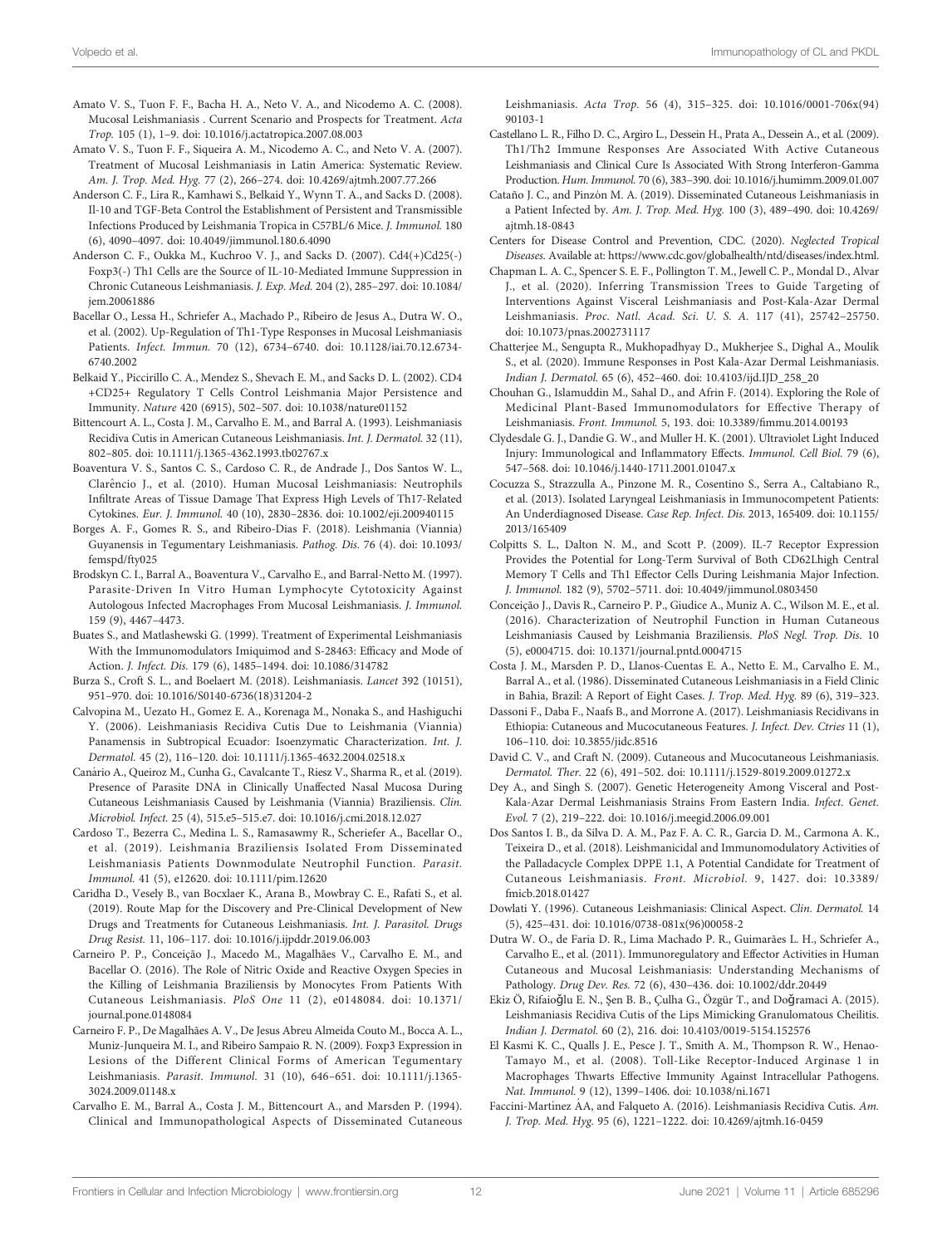- <span id="page-12-0"></span>Faria D. R., Gollob K. J., Barbosa J., Schriefer A., Machado P. R., Lessa H., et al. (2005). Decreased In Situ Expression of Interleukin-10 Receptor Is Correlated With the Exacerbated Inflammatory and Cytotoxic Responses Observed in Mucosal Leishmaniasis. Infect. Immun. 73 (12), 7853–7859. doi: [10.1128/](https://doi.org/10.1128/IAI.73.12.7853-7859.2005) [IAI.73.12.7853-7859.2005](https://doi.org/10.1128/IAI.73.12.7853-7859.2005)
- Faria D. R., Souza P. E., Durães F. V., Carvalho E. M., Gollob K. J., Machado P. R., et al. (2009). Recruitment of CD8(+) T Cells Expressing Granzyme A Is Associated With Lesion Progression in Human Cutaneous Leishmaniasis. Parasit. Immunol. 31 (8), 432–439. doi: [10.1111/j.1365-3024.2009.01125.x](https://doi.org/10.1111/j.1365-3024.2009.01125.x)
- Faucher B., Pomares C., Fourcade S., Benyamine A., Marty P., Pratlong L., et al. (2011). Mucosal Leishmania Infantum Leishmaniasis: Specific Pattern in a Multicentre Survey and Historical Cases. J. Infect. 63 (1), 76–82. doi: [10.1016/](https://doi.org/10.1016/j.jinf.2011.03.012) [j.jinf.2011.03.012](https://doi.org/10.1016/j.jinf.2011.03.012)
- Galvão C. E., Silva A. C., Saldanha A. C., Silva C. M., Costa M., and Costa J. M. (1993). Disseminated Cutaneous Leishmaniasis Due to Leishmania Viannia Braziliensis in the State of Maranhão, Brazil. Rev. Soc. Bras. Med. Trop. 26 (2), 121–123. doi: [10.1590/s0037-86821993000200008](https://doi.org/10.1590/s0037-86821993000200008)
- Gangneux J. P., Sauzet S., Donnard S., Meyer N., Cornillet A., Pratlong F., et al. (2007). Recurrent American Cutaneous Leishmaniasis. Emerg. Infect. Dis. 13 (9), 1436–1438. doi: [10.3201/eid1309.061446](https://doi.org/10.3201/eid1309.061446)
- Gasim S., Elhassan A. M., Kharazmi A., Khalil E. A., Ismail A., and Theander T. G. (2000). The Development of Post-Kala-Azar Dermal Leishmaniasis (PKDL) Is Associated With Acquisition of Leishmania Reactivity by Peripheral Blood Mononuclear Cells (PBMC). Clin. Exp. Immunol. 119 (3), 523–529. doi: [10.1046/j.1365-2249.2000.01163.x](https://doi.org/10.1046/j.1365-2249.2000.01163.x)
- Gaze S. T., Dutra W. O., Lessa M., Lessa H., Guimarães L. H., Jesus A. R., et al. (2006). Mucosal Leishmaniasis Patients Display an Activated Inflammatory T-Cell Phenotype Associated With a Nonbalanced Monocyte Population. Scand. J. Immunol. 63 (1), 70–78. doi: [10.1111/j.1365-3083.2005.01707.x](https://doi.org/10.1111/j.1365-3083.2005.01707.x)
- Goncalves R., Zhang X., Cohen H., Debrabant A., and Mosser D. M. (2011). Platelet Activation Attracts a Subpopulation of Effector Monocytes to Sites of Leishmania Major Infection. J. Exp. Med. 208 (6), 1253–1265. doi: [10.1084/](https://doi.org/10.1084/jem.20101751) [jem.20101751](https://doi.org/10.1084/jem.20101751)
- Goto H., and Lindoso J. A. (2010). Current Diagnosis and Treatment of Cutaneous and Mucocutaneous Leishmaniasis. Expert Rev. Anti Infect. Ther. 8 (4), 419– 433. doi: [10.1586/eri.10.19](https://doi.org/10.1586/eri.10.19)
- Goyal V., Das V. N. R., Singh S. N., Singh R. S., Pandey K., Verma N., et al. (2020). Long-Term Incidence of Relapse and Post-Kala-Azar Dermal Leishmaniasis After Three Different Visceral Leishmaniasis Treatment Regimens in Bihar, India. PloS Negl. Trop. Dis. 14 (7), e0008429. doi: [10.1371/journal.pntd.](https://doi.org/10.1371/journal.pntd.0008429) [0008429](https://doi.org/10.1371/journal.pntd.0008429)
- Guimarães-Costa A. B., Nascimento M. T., Froment G. S., Soares R. P., Morgado F. N., Conceição-Silva F., et al. (2009). Leishmania Amazonensis Promastigotes Induce and Are Killed by Neutrophil Extracellular Traps. Proc. Natl. Acad. Sci. U. S. A. 106 (16), 6748–6753. doi: [10.1073/pnas.0900226106](https://doi.org/10.1073/pnas.0900226106)
- Handler M. Z., Patel P. A., Kapila R., Al-Qubati Y., and Schwartz R. A. (2015). Cutaneous and Mucocutaneous Leishmaniasis: Clinical Perspectives. J. Am. Acad. Dermatol. 73 (6), 897–908; quiz 909-10. doi: [10.1016/j.jaad.2014.08.051](https://doi.org/10.1016/j.jaad.2014.08.051)
- Harhay M. O., Olliaro P. L., Costa D. L., and Costa C. H. (2011). Urban Parasitology: Visceral Leishmaniasis in Brazil. Trends Parasitol. 27 (9), 403– 409. doi: [10.1016/j.pt.2011.04.001](https://doi.org/10.1016/j.pt.2011.04.001)
- Hashiguchi Y., Gomez E. L., Kato H., Martini L. R., Velez L. N., and Uezato H. (2016). Diffuse and Disseminated Cutaneous Leishmaniasis: Clinical Cases Experienced in Ecuador and a Brief Review. Trop. Med. Health 44, 2. doi: [10.1186/s41182-016-0002-0](https://doi.org/10.1186/s41182-016-0002-0)
- Heyde S., Philipsen L., Formaglio P., Fu Y., Baars I., Höbbel G., et al. (2018). CD11c-Expressing Ly6C+CCR2+ Monocytes Constitute a Reservoir for Efficient Leishmania Proliferation and Cell-to-Cell Transmission. PloS Pathog. 14 (10), e1007374. doi: [10.1371/journal.ppat.1007374](https://doi.org/10.1371/journal.ppat.1007374)
- Hotez P. J. (2018). The Rise of Leishmaniasis in the Twenty-First Century. Trans. R Soc. Trop. Med. Hyg. 112 (9), 421–422. doi: [10.1093/trstmh/try075](https://doi.org/10.1093/trstmh/try075)
- Ismail A., El Hassan A. M., Kemp K., Gasim S., Kadaru A. E., Moller T., et al. (1999). Immunopathology of Post Kala-Azar Dermal Leishmaniasis (PKDL): T-Cell Phenotypes and Cytokine Profile. J. Pathol. 189 (4), 615–622. doi: [10.1002/\(SICI\)1096-9896\(199912\)189:4<615::AID-PATH466>3.0.CO;2-Z](https://doi.org/10.1002/(SICI)1096-9896(199912)189:4%3C615::AID-PATH466%3E3.0.CO;2-Z)
- Jaroskova L., Selim M. M., Vlasin Z., and Al-Taqui M. (1986). Study of T Cell Subsets in Patients With Cutaneous Leishmaniasis. Parasit. Immunol. 8 (4), 381–389. doi: [10.1111/j.1365-3024.1986.tb00854.x](https://doi.org/10.1111/j.1365-3024.1986.tb00854.x)
- Jirmanus L., Glesby M. J., Guimarães L. H., Lago E., Rosa M. E., Machado P. R., et al. (2012). Epidemiological and Clinical Changes in American Tegumentary Leishmaniasis in an Area of Leishmania (Viannia) Braziliensis Transmission Over a 20-Year Period. Am. J. Trop. Med. Hyg. 86 (3), 426–433. doi: [10.4269/](https://doi.org/10.4269/ajtmh.2012.11-0378) [ajtmh.2012.11-0378](https://doi.org/10.4269/ajtmh.2012.11-0378)
- Jones T. C., Johnson W. D., Barretto A. C., Lago E., Badaro R., Cerf B., et al. (1987). Epidemiology of American Cutaneous Leishmaniasis Due to Leishmania Braziliensis Braziliensis. J. Infect. Dis. 156 (1), 73–83. doi: [10.1093/infdis/](https://doi.org/10.1093/infdis/156.1.73) [156.1.73](https://doi.org/10.1093/infdis/156.1.73)
- Kane M. M., and Mosser D. M. (2001). The Role of IL-10 in Promoting Disease Progression in Leishmaniasis. J. Immunol. 166 (2), 1141–1147. doi: [10.4049/](https://doi.org/10.4049/jimmunol.166.2.1141) [jimmunol.166.2.1141](https://doi.org/10.4049/jimmunol.166.2.1141)
- Kariyawasam U. L., Selvapandiyan A., Rai K., Wani T. H., Ahuja K., Beg M. A., et al. (2017). Genetic Diversity of Leishmania Donovani That Causes Cutaneous Leishmaniasis in Sri Lanka: A Cross Sectional Study With Regional Comparisons. BMC Infect. Dis. 17 (1), 791. doi: [10.1186/s12879-](https://doi.org/10.1186/s12879-017-2883-x) [017-2883-x](https://doi.org/10.1186/s12879-017-2883-x)
- Kariyawasam K. K. G.DUL, Selvapandiyan A., Siriwardana H. V. Y. D., Dube A., Karunanayake P., Senanayake S. A. S. C., et al. (2018). Dermotropic Leishmania Donovani in Sri Lanka: Visceralizing Potential in Clinical and Preclinical Studies. Parasitology 145 (4), 443–452. doi: [10.1017/](https://doi.org/10.1017/S003118201700169X) [S003118201700169X](https://doi.org/10.1017/S003118201700169X)
- Katara G. K., Ansari N. A., Singh A., Ramesh V., and Salotra P. (2012). Evidence for Involvement of Th17 Type Responses in Post Kala Azar Dermal Leishmaniasis (PKDL). PloS Negl. Trop. Dis. 6 (6), e1703. doi: [10.1371/](https://doi.org/10.1371/journal.pntd.0001703) [journal.pntd.0001703](https://doi.org/10.1371/journal.pntd.0001703)
- Katara G. K., Ansari N. A., Verma S., Ramesh V., and Salotra P. (2011). Foxp3 and IL-10 Expression Correlates With Parasite Burden in Lesional Tissues of Post Kala Azar Dermal Leishmaniasis (PKDL) Patients. PloS Negl. Trop. Dis. 5 (5), e1171. doi: [10.1371/journal.pntd.0001171](https://doi.org/10.1371/journal.pntd.0001171)
- Kaushal H., Bras-Gonçalves R., Avishek K., Kumar Deep D., Petitdidier E., Lemesre J. L., et al. (2016). Evaluation of Cellular Immunological Responses in Mono- and Polymorphic Clinical Forms of Post-Kala-Azar Dermal Leishmaniasis in India. Clin. Exp. Immunol. 185 (1), 50–60. doi: [10.1111/](https://doi.org/10.1111/cei.12787) [cei.12787](https://doi.org/10.1111/cei.12787)
- Kemp K., Theander T. G., Hviid L., Garfar A., Kharazmi A., and Kemp M. (1999). Interferon-Gamma- and Tumour Necrosis Factor-Alpha-Producing Cells in Humans Who are Immune to Cutaneous Leishmaniasis. Scand. J. Immunol. 49 (6), 655–659. doi: [10.1046/j.1365-3083.1999.00554.x](https://doi.org/10.1046/j.1365-3083.1999.00554.x)
- Leopoldo P. T., Machado P. R., Almeida R. P., Schriefer A., Giudice A., de Jesus A. R., et al. (2006). Differential Effects of Antigens From L. Braziliensis Isolates From Disseminated and Cutaneous Leishmaniasis on In Vitro Cytokine Production. BMC Infect. Dis. 6:75. doi: [10.1186/1471-2334-6-75](https://doi.org/10.1186/1471-2334-6-75)
- Le Rutte E. A., Zijlstra E. E., and de Vlas S. J. (2019). Post-Kala-Azar Dermal Leishmaniasis as a Reservoir for Visceral Leishmaniasis Transmission. Trends Parasitol. 35 (8), 590–592. doi: [10.1016/j.pt.2019.06.007](https://doi.org/10.1016/j.pt.2019.06.007)
- Lessa H. A., Machado P., Lima F., Cruz A. A., Bacellar O., Guerreiro J., et al. (2001). Successful Treatment of Refractory Mucosal Leishmaniasis With Pentoxifylline Plus Antimony. Am. J. Trop. Med. Hyg. 65 (2), 87–89. doi: [10.4269/ajtmh.2001.65.87](https://doi.org/10.4269/ajtmh.2001.65.87)
- Lukes J., Mauricio I. L., Schönian G., Dujardin J. C., Soteriadou K., Dedet J. P., et al. (2007). Evolutionary and Geographical History of the Leishmania Donovani Complex With a Revision of Current Taxonomy. Proc. Natl. Acad. Sci. U. S. A. 104 (22), 9375–9380. doi: [10.1073/pnas.0703678104](https://doi.org/10.1073/pnas.0703678104)
- Machado P., Araújo C., Da Silva A. T., Almeida R. P., D'Oliveira A.Jr., Bittencourt A., et al. (2002). Failure of Early Treatment of Cutaneous Leishmaniasis in Preventing the Development of an Ulcer. Clin. Infect. Dis. 34 (12), E69–E73. doi: [10.1086/340526](https://doi.org/10.1086/340526)
- Machado-Coelho G. L., Caiaffa W. T., Genaro O., Magalhães P. A., and Mayrink W. (2005). Risk Factors for Mucosal Manifestation of American Cutaneous Leishmaniasis. Trans. R Soc. Trop. Med. Hyg. 99 (1), 55–61. doi: [10.1016/](https://doi.org/10.1016/j.trstmh.2003.08.001) [j.trstmh.2003.08.001](https://doi.org/10.1016/j.trstmh.2003.08.001)
- Machado P. R., Lessa H., Lessa M., Guimarães L. H., Bang H., Ho J. L., et al. (2007). Oral Pentoxifylline Combined With Pentavalent Antimony: A Randomized Trial for Mucosal Leishmaniasis. Clin. Infect. Dis. 44 (6), 788–793. doi: [10.1086/511643](https://doi.org/10.1086/511643)
- Machado P. R., Rosa M. E., Costa D., Mignac M., Silva J. S., Schriefer A., et al. (2011). Reappraisal of the Immunopathogenesis of Disseminated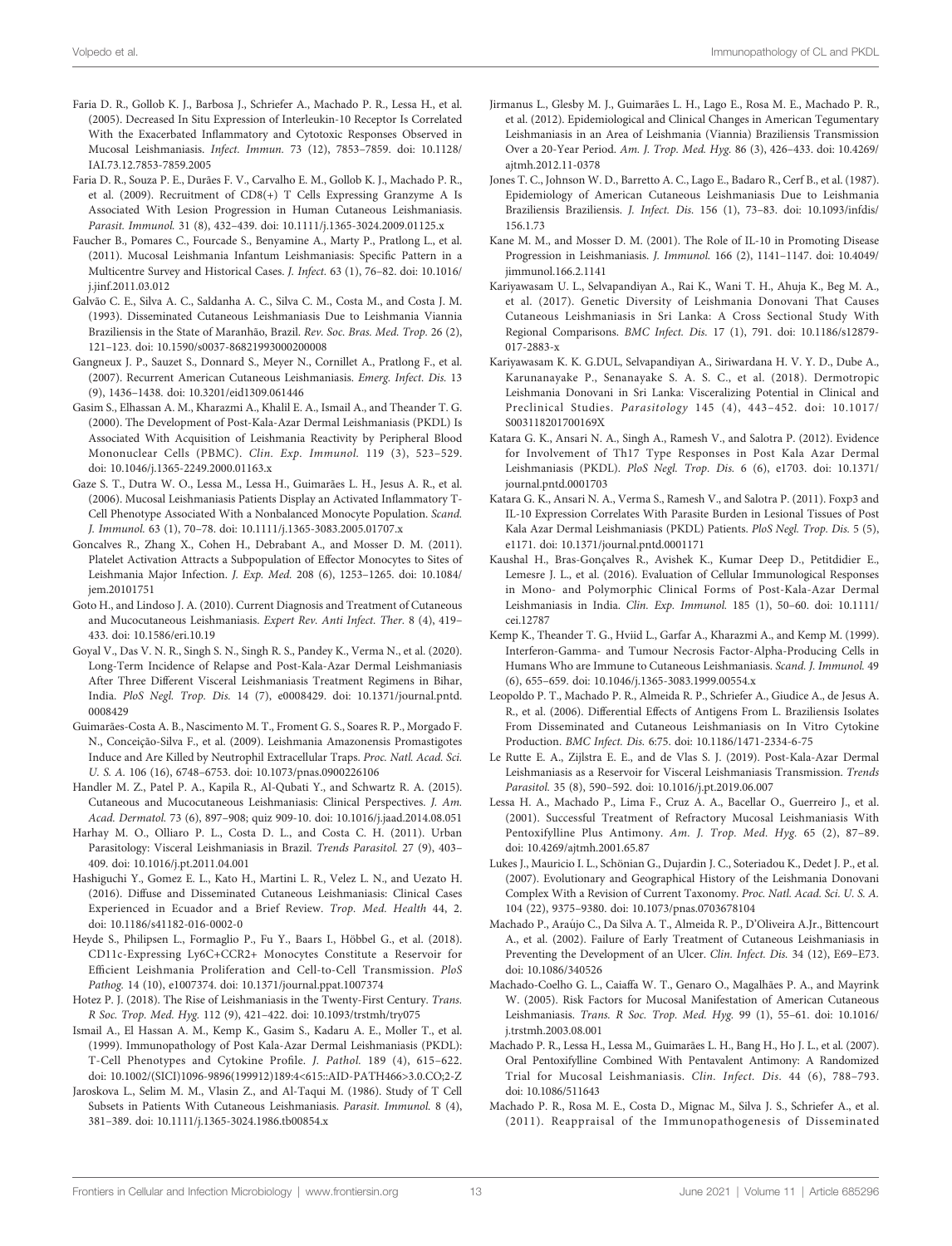<span id="page-13-0"></span>Leishmaniasis: in Situ and Systemic Immune Response. Trans. R Soc. Trop. Med. Hyg. 105 (8), 438–444. doi: [10.1016/j.trstmh.2011.05.002](https://doi.org/10.1016/j.trstmh.2011.05.002)

- Manamperi N. H., Oghumu S., Pathirana N., de Silva M. V., Abeyewickreme W., Satoskar A. R., et al. (2017). In Situ Immunopathological Changes in Cutaneous Leishmaniasis Due to Leishmania Donovani. Parasit. Immunol. 39 (3), 438–444. doi: [10.1111/pim.12413](https://doi.org/10.1111/pim.12413)
- Maroli M., Feliciangeli M. D., Bichaud L., Charrel R. N., and Gradoni L. (2013). Phlebotomine Sandflies and the Spreading of Leishmaniases and Other Diseases of Public Health Concern. Med. Vet. Entomol. 27 (2), 123–147. doi: [10.1111/j.1365-2915.2012.01034.x](https://doi.org/10.1111/j.1365-2915.2012.01034.x)
- Marovich M. A., Lira R., Shepard M., Fuchs G. H., Kruetzer R., Nutman T. B., et al. (2001). Leishmaniasis Recidivans Recurrence After 43 Years: A Clinical and Immunologic Report After Successful Treatment. Clin. Infect. Dis. 33 (7), 1076–1079. doi: [10.1086/322643](https://doi.org/10.1086/322643)
- Maspi N., Abdoli A., and Ghaffarifar F. (2016). Pro- and Anti-Inflammatory Cytokines in Cutaneous Leishmaniasis: A Review. Pathog. Glob. Health 110 (6), 247–260. doi: [10.1080/20477724.2016.1232042](https://doi.org/10.1080/20477724.2016.1232042)
- Maurer M., Dondji B., and von Stebut E. (2009). What Determines the Success or Failure of Intracellular Cutaneous Parasites? Lessons Learned From Leishmaniasis. Med. Microbiol. Immunol. 198 (3), 137–146. doi: [10.1007/s00430-009-0114-9](https://doi.org/10.1007/s00430-009-0114-9)
- McGwire B. S., and Satoskar A. R. (2014). Leishmaniasis: Clinical Syndromes and Treatment. QJM 107 (1), 7–14. doi: [10.1093/qjmed/hct116](https://doi.org/10.1093/qjmed/hct116)
- Membrive N. A., Kazuma F. J., Silveira T. G. V., Teixeira J. J. V., Reinhold-Castro K. R., and Teodoro U. (2017). Disseminated Cutaneous Leishmaniasis Caused by Leishmania Braziliensis in Southern Brazil. Rev. Inst. Med. Trop. Sao Paulo 59, e37. doi: [10.1590/S1678-9946201759037](https://doi.org/10.1590/S1678-9946201759037)
- Mendes D. S., Dantas M. L., Gomes J. M., Santos W. L., Silva A. Q., Guimarães L. H., et al. (2013). Inflammation in Disseminated Lesions: An Analysis of CD4+, Cd20+, CD68+, CD31+ and vW+ Cells in Non-Ulcerated Lesions of Disseminated Leishmaniasis. Mem Inst. Oswaldo Cruz 108 (1), 18–22. doi: [10.1590/s0074-02762013000100003](https://doi.org/10.1590/s0074-02762013000100003)
- Millán J., Ferroglio E., and Solano-Gallego L. (2014). Role of Wildlife in the Epidemiology of Leishmania Infantum Infection in Europe. Parasitol. Res. 113 (6), 2005–2014. doi: [10.1007/s00436-014-3929-2](https://doi.org/10.1007/s00436-014-3929-2)
- Miranda-Verástegui C., Llanos-Cuentas A., Arévalo I., Ward B. J., and Matlashewski G. (2005). Randomized, Double-Blind Clinical Trial of Topical Imiquimod 5% With Parenteral Meglumine Antimoniate in the Treatment of Cutaneous Leishmaniasis in Peru. Clin. Infect. Dis. 40 (10), 1395–1403. doi: [10.1086/429238](https://doi.org/10.1086/429238)
- Mohamed H. S., Ibrahim M. E., Miller E. N., Peacock C. S., Khalil E. A., Cordell H. J., et al. (2003). Genetic Susceptibility to Visceral Leishmaniasis in The Sudan: Linkage and Association With IL4 and IFNGR1. Genes Immun. 4 (5), 351–355. doi: [10.1038/sj.gene.6363977](https://doi.org/10.1038/sj.gene.6363977)
- Molina R., Ghosh D., Carrillo E., Monnerat S., Bern C., Mondal D., et al. (2017). Infectivity of Post-Kala-azar Dermal Leishmaniasis Patients to Sand Flies: Revisiting a Proof of Concept in the Context of the Kala-azar Elimination Program in the Indian Subcontinent. Clin. Infect. Dis. 65 (1), 150–153. doi: [10.1093/cid/cix245](https://doi.org/10.1093/cid/cix245)
- Mondal D., Bern C., Ghosh D., Rashid M., Molina R., Chowdhury R., et al. (2019). Quantifying the Infectiousness of Post-Kala-Azar Dermal Leishmaniasis Toward Sand Flies. Clin. Infect. Dis. 69 (2), 251–258. doi: [10.1093/cid/ciy891](https://doi.org/10.1093/cid/ciy891)
- Mondal S., Bhattacharya P., Rahaman M., Ali N., and Goswami R. P. (2010). A Curative Immune Profile One Week After Treatment of Indian Kala-Azar Patients Predicts Success With a Short-Course Liposomal Amphotericin B Therapy. PloS Negl. Trop. Dis. 4 (7), e764. doi: [10.1371/journal.pntd.0000764](https://doi.org/10.1371/journal.pntd.0000764)
- Morizot G., Kendjo E., Mouri O., Thellier M., Pérignon A., Foulet F., et al. (2013). Travelers With Cutaneous Leishmaniasis Cured Without Systemic Therapy. Clin. Infect. Dis. 57 (3), 370–380. doi: [10.1093/cid/cit269](https://doi.org/10.1093/cid/cit269)
- Morris S. M. (2007). Arginine Metabolism: Boundaries of Our Knowledge. J. Nutr. 137 (6 Suppl 2), 1602S–1609S. doi: [10.1093/jn/137.6.1602S](https://doi.org/10.1093/jn/137.6.1602S)
- Mukherjee S., Mukhopadhyay D., Braun C., Barbhuiya J. N., Das N. K., Chatterjee U., et al. (2015). Decreased Presence of Langerhans Cells is a Critical Determinant for Indian Post Kala-Azar Dermal Leishmaniasis. Exp. Dermatol. 24 (3), 232–234. doi: [10.1111/exd.12635](https://doi.org/10.1111/exd.12635)
- Mukherjee S., Sengupta R., Mukhopadhyay D., Braun C., Mitra S., Roy S., et al. (2019). Impaired Activation of Lesional CD8+ T-Cells is Associated With Enhanced Expression of Programmed Death-1 in Indian Post Kala-azar Dermal Leishmaniasis. Sci. Rep. 9 (1), 762. doi: [10.1038/s41598-018-37144-y](https://doi.org/10.1038/s41598-018-37144-y)
- Mukhopadhyay D., Dalton J. E., Kaye P. M., and Chatterjee M. (2014). Post Kala-Azar Dermal Leishmaniasis: An Unresolved Mystery. Trends Parasitol. 30 (2), 65–74. doi: [10.1016/j.pt.2013.12.004](https://doi.org/10.1016/j.pt.2013.12.004)
- Mukhopadhyay D., Mukherjee S., Roy S., Dalton J. E., Kundu S., Sarkar A., et al. (2015). M2 Polarization of Monocytes-Macrophages is a Hallmark of Indian Post Kala-Azar Dermal Leishmaniasis. PloS Negl. Trop. Dis. 9 (10), e0004145. doi: [10.1371/journal.pntd.0004145](https://doi.org/10.1371/journal.pntd.0004145)
- Nahidi Y., Mashayekhi Goyonlo V., Layegh P., Taghavi F., and Najaf Najafi M. (2021). Immunomodulatory Effects of Topical Diphencyprone for the Treatment of Acute Urban Cutaneous Leishmaniasis. J. Dermatol. Treat 32 (2), 220–226. doi: [10.1080/09546634.2019.1642997](https://doi.org/10.1080/09546634.2019.1642997)
- Nogueira P. M., Assis R. R., Torrecilhas A. C., Saraiva E. M., Pessoa N. L., Campos M. A., et al. (2016). Lipophosphoglycans From Leishmania Amazonensis Strains Display Immunomodulatory Properties Via TLR4 and Do Not Affect Sand Fly Infection. PloS Negl. Trop. Dis. 10 (8), e0004848. doi: [10.1371/](https://doi.org/10.1371/journal.pntd.0004848) [journal.pntd.0004848](https://doi.org/10.1371/journal.pntd.0004848)
- Novais F. O., Carvalho L. P., Passos S., Roos D. S., Carvalho E. M., Scott P., et al. (2015). Genomic Profiling of Human Leishmania Braziliensis Lesions Identifies Transcriptional Modules Associated With Cutaneous Immunopathology. J. Invest. Dermatol. 135 (1), 94–101. doi: [10.1038/jid.2014.305](https://doi.org/10.1038/jid.2014.305)
- Novais F. O., Nguyen B. T., Beiting D. P., Carvalho L. P., Glennie N. D., Passos S., et al. (2014). Human Classical Monocytes Control the Intracellular Stage of Leishmania Braziliensis by Reactive Oxygen Species. J. Infect. Dis. 209 (8), 1288–1296. doi: [10.1093/infdis/jiu013](https://doi.org/10.1093/infdis/jiu013)
- Nylén S., and Eidsmo L. (2012). Tissue Damage and Immunity in Cutaneous Leishmaniasis. Parasit. Immunol. 34 (12), 551–561. doi: [10.1111/pim.12007](https://doi.org/10.1111/pim.12007)
- Okwor I. B., Jia P., Mou Z., Onyilagha C., and Uzonna J. E. (2014). Cd8+ T Cells are Preferentially Activated During Primary Low Dose Leishmania Major Infection But are Completely Dispensable During Secondary anti-Leishmania Immunity. PloS Negl. Trop. Dis. 8 (11), e3300. doi: [10.1371/](https://doi.org/10.1371/journal.pntd.0003300) [journal.pntd.0003300](https://doi.org/10.1371/journal.pntd.0003300)
- Okwor I., and Uzonna J. (2016a). Social and Economic Burden of Human Leishmaniasis. Am. J. Trop. Med. Hyg. 94 (3), 489–493. doi: [10.4269/](https://doi.org/10.4269/ajtmh.15-0408) [ajtmh.15-0408](https://doi.org/10.4269/ajtmh.15-0408)
- Okwor I., and Uzonna J. E. (2016b). Pathways Leading to interleukin-12 Production and Protective Immunity in Cutaneous Leishmaniasis. Cell Immunol. 309, 32–36. doi: [10.1016/j.cellimm.2016.06.004](https://doi.org/10.1016/j.cellimm.2016.06.004)
- Oliveira-Neto M. P., Mattos M., Souza C. S., Fernandes O., and Pirmez C. (1998). Leishmaniasis Recidiva Cutis in New World Cutaneous Leishmaniasis. Int. J. Dermatol. 37 (11), 846–849. doi: [10.1046/j.1365-4362.1998.00478.x](https://doi.org/10.1046/j.1365-4362.1998.00478.x)
- Oliveira W. N., Ribeiro L. E., Schrieffer A., Machado P., Carvalho E. M., and Bacellar O. (2014). The Role of Inflammatory and Anti-Inflammatory Cytokines in the Pathogenesis of Human Tegumentary Leishmaniasis. Cytokine 66 (2), 127–132. doi: [10.1016/j.cyto.2013.12.016](https://doi.org/10.1016/j.cyto.2013.12.016)
- Olivier M., and Zamboni D. S. (2020). Leishmania Viannia Guyanensis, LRV1 Virus and Extracellular Vesicles: A Dangerous Trio Influencing the Faith of Immune Response During Muco-Cutaneous Leishmaniasis. Curr. Opin. Immunol. 66, 108–113. doi: [10.1016/j.coi.2020.08.004](https://doi.org/10.1016/j.coi.2020.08.004)
- Ovalle-Bracho C., Londoño-Barbosa D., Salgado-Almario J., and González C. (2019). Evaluating the Spatial Distribution of Leishmania Parasites in Colombia From Clinical Samples and Human Isolateto 2016). PloS One 14 (3), e0214124. doi: [10.1371/journal.pone.0214124](https://doi.org/10.1371/journal.pone.0214124)
- Pace D. (2014). Leishmaniasis. J. Infect. 69 (Suppl 1), S10–S18. doi: [10.1016/](https://doi.org/10.1016/j.jinf.2014.07.016) [j.jinf.2014.07.016](https://doi.org/10.1016/j.jinf.2014.07.016)
- Pal B., Murti K., Siddiqui N. A., Das P., Lal C. S., Babu R., et al. (2017). Assessment of Quality of Life in Patients With Post Kalaazar Dermal Leishmaniasis. Health Qual. Life Outcomes 15 (1), 148. doi: [10.1186/s12955-017-0720-y](https://doi.org/10.1186/s12955-017-0720-y)
- Pavli A., and Maltezou H. C. (2010). Leishmaniasis, an Emerging Infection in Travelers. Int. J. Infect. Dis. 14 (12), e1032–e1039. doi: [10.1016/j.ijid.2010.](https://doi.org/10.1016/j.ijid.2010.06.019) [06.019](https://doi.org/10.1016/j.ijid.2010.06.019)
- Pearson R. D., and Sousa A. Q. (1996). Clinical Spectrum of Leishmaniasis. Clin. Infect. Dis. 22 (1), 1–13. doi: [10.1093/clinids/22.1.1](https://doi.org/10.1093/clinids/22.1.1)
- Peters N. C., Egen J. G., Secundino N., Debrabant A., Kimblin N., Kamhawi S., et al. (2008). In Vivo Imaging Reveals an Essential Role for Neutrophils in Leishmaniasis Transmitted by Sand Flies. Science 321 (5891), 970–974. doi: [10.1126/science.1159194](https://doi.org/10.1126/science.1159194)
- Peters N. C., Pagán A. J., Lawyer P. G., Hand T. W., Roma E. H., Stamper L. W., et al. (2014). Chronic Parasitic Infection Maintains High Frequencies of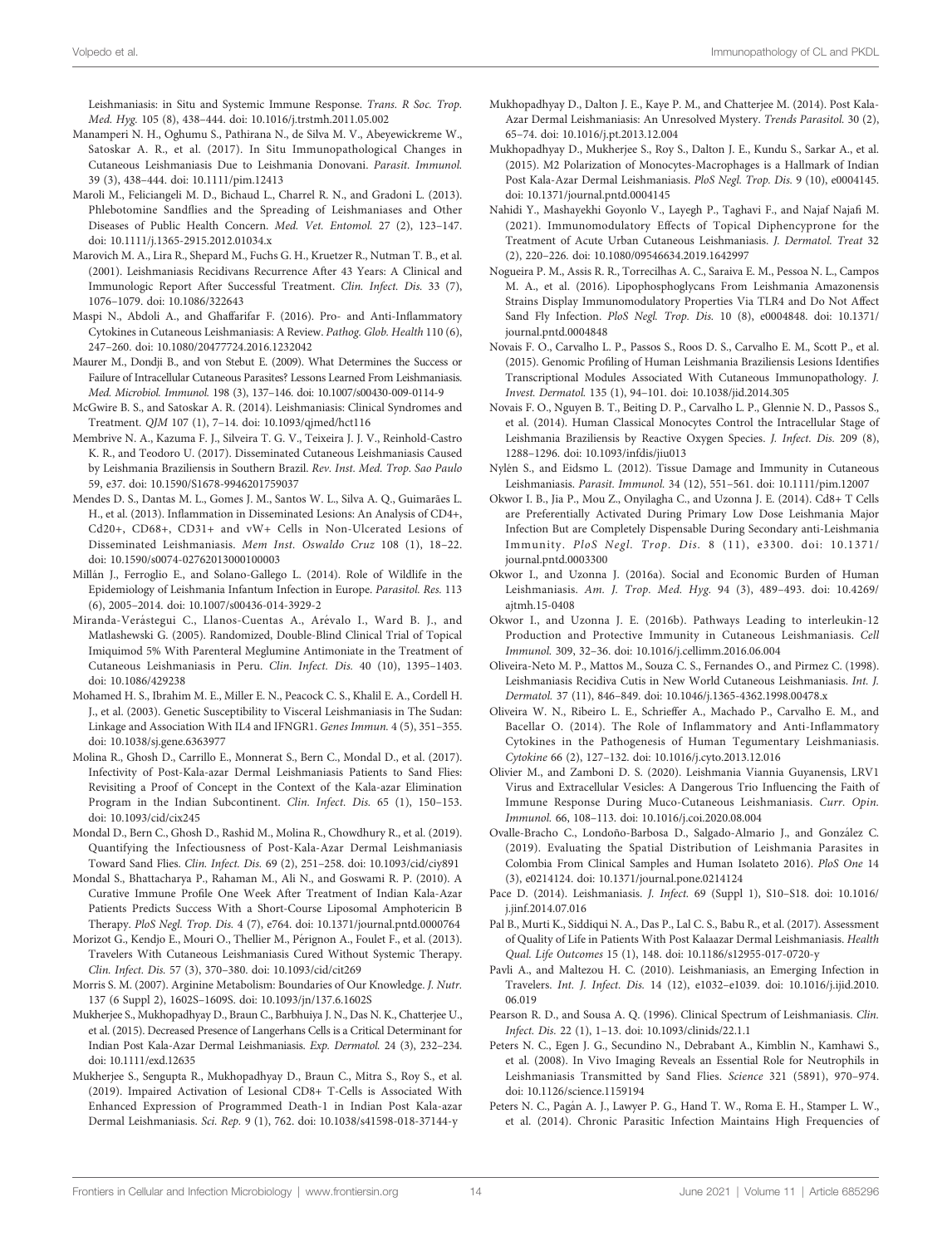<span id="page-14-0"></span>Short-Lived Ly6C+ CD4+ Effector T Cells That Are Required for Protection Against Re-Infection. PloS Pathog. 10 (12), e1004538. doi: [10.1371/journal.](https://doi.org/10.1371/journal.ppat.1004538) [ppat.1004538](https://doi.org/10.1371/journal.ppat.1004538)

Pinheiro R. O., Pinto E. F., Benedito A. B., Lopes U. G., and Rossi-Bergmann B. (2004). The T-Cell Anergy Induced by Leishmania Amazonensis Antigens Is Related With Defective Antigen Presentation and Apoptosis. Acad. Bras. Cienc. 76 (3), 519–527. doi: [10.1590/s0001-37652004000300006](https://doi.org/10.1590/s0001-37652004000300006)

Ponath V., and Kaina B. (2017). Death of Monocytes Through Oxidative Burst of Macrophages and Neutrophils: Killing in Trans. PloS One 12 (1), e0170347. doi: [10.1371/journal.pone.0170347](https://doi.org/10.1371/journal.pone.0170347)

Queiroz A., Sousa R., Heine C., Cardoso M., Guimarães L. H., Machado P. R., et al. (2012). Association Between an Emerging Disseminated Form of Leishmaniasis and Leishmania (Viannia) Braziliensis Strain Polymorphisms. J. Clin. Microbiol. 50 (12), 4028–4034. doi: [10.1128/JCM.02064-12](https://doi.org/10.1128/JCM.02064-12)

Ramesh V., Kaushal H., Mishra A. K., Singh R., and Salotra P. (2015). Clinico-Epidemiological Analysis of Post Kala-Azar Dermal Leishmaniasis (PKDL) Cases in India Over Last Two Decades: A Hospital Based Retrospective Study. BMC Public Health 15, 1092. doi: [10.1186/s12889-015-2424-8](https://doi.org/10.1186/s12889-015-2424-8)

Reithinger R., Dujardin J. C., Louzir H., Pirmez C., Alexander B., and Brooker S. (2007). Cutaneous Leishmaniasis. Lancet Infect. Dis. 7 (9), 581–596. doi: [10.1016/S1473-3099\(07\)70209-8](https://doi.org/10.1016/S1473-3099(07)70209-8)

Ribeiro-Gomes F. L., Peters N. C., Debrabant A., and Sacks D. L. (2012). Efficient Capture of Infected Neutrophils by Dendritic Cells in the Skin Inhibits the Early Anti-Leishmania Response. PloS Pathog. 8 (2), e1002536. doi: [10.1371/](https://doi.org/10.1371/journal.ppat.1002536) [journal.ppat.1002536](https://doi.org/10.1371/journal.ppat.1002536)

Rijal S., Sundar S., Mondal D., Das P., Alvar J., and Boelaert M. (2019). Eliminating Visceral Leishmaniasis in South Asia: The Road Ahead. BMJ 364, k5224. doi: [10.1136/bmj.k5224](https://doi.org/10.1136/bmj.k5224)

Roatt B. M., Aguiar-Soares R. D., Coura-Vital W., Ker H. G., Moreira N., Vitoriano-Souza J., et al. (2014). Immunotherapy and Immunochemotherapy in Visceral Leishmaniasis: Promising Treatments for This Neglected Disease. Front. Immunol. 5, 272. doi: 10.3389/fi[mmu.2014.00272](https://doi.org/10.3389/fimmu.2014.00272)

Rocha P. N., Almeida R. P., Bacellar O., de Jesus A. R., Filho D. C., Filho A. C., et al. (1999). Down-Regulation of Th1 Type of Response in Early Human American Cutaneous Leishmaniasis. J. Infect. Dis. 180 (5), 1731–1734. doi: [10.1086/](https://doi.org/10.1086/315071) [315071](https://doi.org/10.1086/315071)

Romano A., Carneiro M. B. H., Doria N. A., Roma E. H., Ribeiro-Gomes F. L., Inbar E., et al. (2017). Divergent Roles for Ly6C+CCR2+CX3CR1+ Inflammatory Monocytes During Primary or Secondary Infection of the Skin With the Intra-Phagosomal Pathogen Leishmania Major. PloS Pathog. 13 (6), e1006479. doi: [10.1371/journal.ppat.1006479](https://doi.org/10.1371/journal.ppat.1006479)

Rossi M., and Fasel N. (2018). How to Master the Host Immune System? Leishmania Parasites Have the Solutions!". Int. Immunol. 30 (3), 103–111. doi: [10.1093/intimm/dxx075](https://doi.org/10.1093/intimm/dxx075)

Sabzevari S., Mohebali M., and Hashemi S. A. (2020). Mucosal and Mucocutaneous Leishmaniasis in Iran From 1968 to 2018: A Narrative Review of Clinical Features, Treatments, and Outcomes. Int. J. Dermatol. 59 (5), 606–612. doi: [10.1111/ijd.14762](https://doi.org/10.1111/ijd.14762)

Salih M. A., Ibrahim M. E., Blackwell J. M., Miller E. N., Khalil E. A., ElHassan A. M., et al. (2007). IFNG and IFNGR1 Gene Polymorphisms and Susceptibility to Post-Kala-Azar Dermal Leishmaniasis in Sudan. Genes Immun. 8 (1), 75–78. doi: [10.1038/sj.gene.6364353](https://doi.org/10.1038/sj.gene.6364353)

Sauter I. P., Madrid K. G., de Assis J. B., Sá-Nunes A., Torrecilhas A. C., Staquicini D. I., et al. (2019). Tlr9/MyD88/TRIF Signaling Activates Host Immune Inhibitory CD200 in Leishmania Infection. JCI Insight 4 (10). doi: [10.1172/](https://doi.org/10.1172/jci.insight.126207) [jci.insight.126207](https://doi.org/10.1172/jci.insight.126207)

Schriefer A., Guimarães L. H., Machado P. R., Lessa M., Lessa H. A., Lago E., et al. (2009). Geographic Clustering of Leishmaniasis in Northeastern Brazil. Emerg. Infect. Dis. 15 (6), 871–876. doi: [10.3201/eid1506.080406](https://doi.org/10.3201/eid1506.080406)

Schriefer A., Schriefer A. L., Góes-Neto A., Guimarães L. H., Carvalho L. P., Almeida R. P., et al. (2004). Multiclonal Leishmania Braziliensis Population Structure and its Clinical Implication in a Region of Endemicity for American Tegumentary Leishmaniasis. Infect. Immun. 72 (1), 508–514. doi: [10.1128/](https://doi.org/10.1128/iai.72.1.508-514.2004) [iai.72.1.508-514.2004](https://doi.org/10.1128/iai.72.1.508-514.2004)

Schriefer A., Wilson M. E., and Carvalho E. M. (2008). Recent Developments Leading Toward a Paradigm Switch in the Diagnostic and Therapeutic Approach to Human Leishmaniasis. Curr. Opin. Infect. Dis. 21 (5), 483–488. doi: [10.1097/QCO.0b013e32830d0ee8](https://doi.org/10.1097/QCO.0b013e32830d0ee8)

Schubach A., Haddad F., Oliveira-Neto M. P., Degrave W., Pirmez C., Grimaldi G., et al. (1998). Detection of Leishmania DNA by Polymerase Chain Reaction in Scars of Treated Human Patients. J. Infect. Dis. 178 (3), 911–914. doi: [10.1086/515355](https://doi.org/10.1086/515355)

Scorza B. M., Carvalho E. M., and Wilson M. E. (2017). Cutaneous Manifestations of Human and Murine Leishmaniasis. Int. J. Mol. Sci. 18 (6). doi: [10.3390/](https://doi.org/10.3390/ijms18061296) [ijms18061296](https://doi.org/10.3390/ijms18061296)

Scott P., and Novais F. O. (2016). Cutaneous Leishmaniasis: Immune Responses in Protection and Pathogenesis. Nat. Rev. Immunol. 16 (9), 581–592. doi: [10.1038/nri.2016.72](https://doi.org/10.1038/nri.2016.72)

Seité S., Zucchi H., Moyal D., Tison S., Compan D., Christiaens F., et al. (2003). Alterations in Human Epidermal Langerhans Cells by Ultraviolet Radiation: Quantitative and Morphological Study. Br. J. Dermatol. 148 (2), 291–299. doi: [10.1046/j.1365-2133.2003.05112.x](https://doi.org/10.1046/j.1365-2133.2003.05112.x)

Sengupta R., Chaudhuri S. J., Moulik S., Ghosh M. K., Saha B., Das N. K., et al. (2019a). Active Surveillance Identified a Neglected Burden of Macular Cases of Post Kala-Azar Dermal Leishmaniasis in West Bengal. PloS Negl. Trop. Dis. 13 (3), e0007249. doi: [10.1371/journal.pntd.0007249](https://doi.org/10.1371/journal.pntd.0007249)

Sengupta R., Mukherjee S., Moulik S., Mitra S., Chaudhuri S. J., Das N. K., et al. (2019b). In-Situ Immune Profile of Polymorphic vs. Macular Indian Post Kala-Azar Dermal Leishmaniasis. Int. J. Parasitol. Drugs Drug Resist. 11, 166–176. doi: [10.1016/j.ijpddr.2019.08.005](https://doi.org/10.1016/j.ijpddr.2019.08.005)

Sharifi I., Fekri A. R., Aflatoonian M. R., Khamesipour A., Mahboudi F., Dowlati Y., et al. (2010). Leishmaniasis Recidivans Among School Children in Bam, South-East Ira-2006. Int. J. Dermatol. 49 (5), 557–561. doi: [10.1111/j.1365-](https://doi.org/10.1111/j.1365-4632.2010.04419.x) [4632.2010.04419.x](https://doi.org/10.1111/j.1365-4632.2010.04419.x)

Silveira F. T. (2019). What Makes Mucosal and Anergic Diffuse Cutaneous Leishmaniases So Clinically and Immunopathogically Different? A Review in Brazil. Trans. R Soc. Trop. Med. Hyg. 113 (9), 505–516. doi: [10.1093/trstmh/trz037](https://doi.org/10.1093/trstmh/trz037)

Silveira F. T., Lainson R., and Corbett C. E. (2004). Clinical and Immunopathological Spectrum of American Cutaneous Leishmaniasis With Special Reference to the Disease in Amazonian Brazil: A Review. Mem Inst. Oswaldo Cruz 99 (3), 239–251. doi: [10.1590/s0074-02762004000300001](https://doi.org/10.1590/s0074-02762004000300001)

Siriwardana Y. D., Deepachandi B., Ranasinghe S., Soysa P., and Karunaweera N. (2018). Evidence for Seroprevalence in Human Localized Cutaneous Leishmaniasis Caused by. BioMed. Res. Int. 2018:9320367. doi: [10.1155/2018/9320367](https://doi.org/10.1155/2018/9320367)

Sreenivas G., Raju B. V., Singh R., Selvapandiyan A., Duncan R., Sarkar D., et al. (2004). DNA Polymorphism Assay Distinguishes Isolates of Leishmania Donovani That Cause Kala-Azar From Those That Cause Post-Kala-Azar Dermal Leishmaniasis in Humans. J. Clin. Microbiol. 42 (4), 1739–1741. doi: [10.1128/jcm.42.4.1739-1741.2004](https://doi.org/10.1128/jcm.42.4.1739-1741.2004)

Stefanidou M. P., Antoniou M., Koutsopoulos A. V., Neofytou Y. T., Krasagakis K., Krüger-Krasagakis S., et al. (2008). A Rare Case of Leishmaniasis Recidiva Cutis Evolving for 31 Years Caused by Leishmania Tropica. Int. J. Dermatol. 47 (6), 588–589. doi: [10.1111/j.1365-4632.2008.03240.x](https://doi.org/10.1111/j.1365-4632.2008.03240.x)

Steverding D. (2017). The History of Leishmaniasis. Parasit. Vectors 10 (1), 82. doi: [10.1186/s13071-017-2028-5](https://doi.org/10.1186/s13071-017-2028-5)

Strazzulla A., Cocuzza S., Pinzone M. R., Postorino M. C., Cosentino S., Serra A., et al. (2013). Mucosal Leishmaniasis: An Underestimated Presentation of a Neglected Disease. BioMed. Res. Int. 2013, 805108. doi: [10.1155/2013/](https://doi.org/10.1155/2013/805108) [805108](https://doi.org/10.1155/2013/805108)

Sunyoto T., Verdonck K., El Safi S., Potet J., Picado A., and Boelaert M. (2018). Uncharted Territory of the Epidemiological Burden of Cutaneous Leishmaniasis in Sub-Saharan Africa-A Systematic Review. PloS Negl. Trop. Dis. 12 (10), e0006914. doi: [10.1371/journal.pntd.0006914](https://doi.org/10.1371/journal.pntd.0006914)

Sutterwala F. S., Noel G. J., Salgame P., and Mosser D. M. (1998). Reversal of Proinflammatory Responses by Ligating the Macrophage Fcgamma Receptor Type I. J. Exp. Med. 188 (1), 217–222. doi: [10.1084/jem.188.1.217](https://doi.org/10.1084/jem.188.1.217)

Trinchieri G. (2001). Regulatory Role of T Cells Producing Both Interferon Gamma and Interleukin 10 in Persistent Infection. J. Exp. Med. 194 (10), F53–F57. doi: [10.1084/jem.194.10.f53](https://doi.org/10.1084/jem.194.10.f53)

Turetz M. L., Machado P. R., Ko A. I., Alves F., Bittencourt A., Almeida R. P., et al. (2002). Disseminated Leishmaniasis: A New and Emerging Form of Leishmaniasis Observed in Northeastern Brazil. J. Infect. Dis. 186 (12), 1829–1834. doi: [10.1086/345772](https://doi.org/10.1086/345772)

van Zandbergen G., Klinger M., Mueller A., Dannenberg S., Gebert A., Solbach W., et al. (2004). Cutting Edge: Neutrophil Granulocyte Serves as a Vector for Leishmania Entry Into Macrophages. J. Immunol. 173 (11), 6521–6525. doi: [10.4049/jimmunol.173.11.6521](https://doi.org/10.4049/jimmunol.173.11.6521)